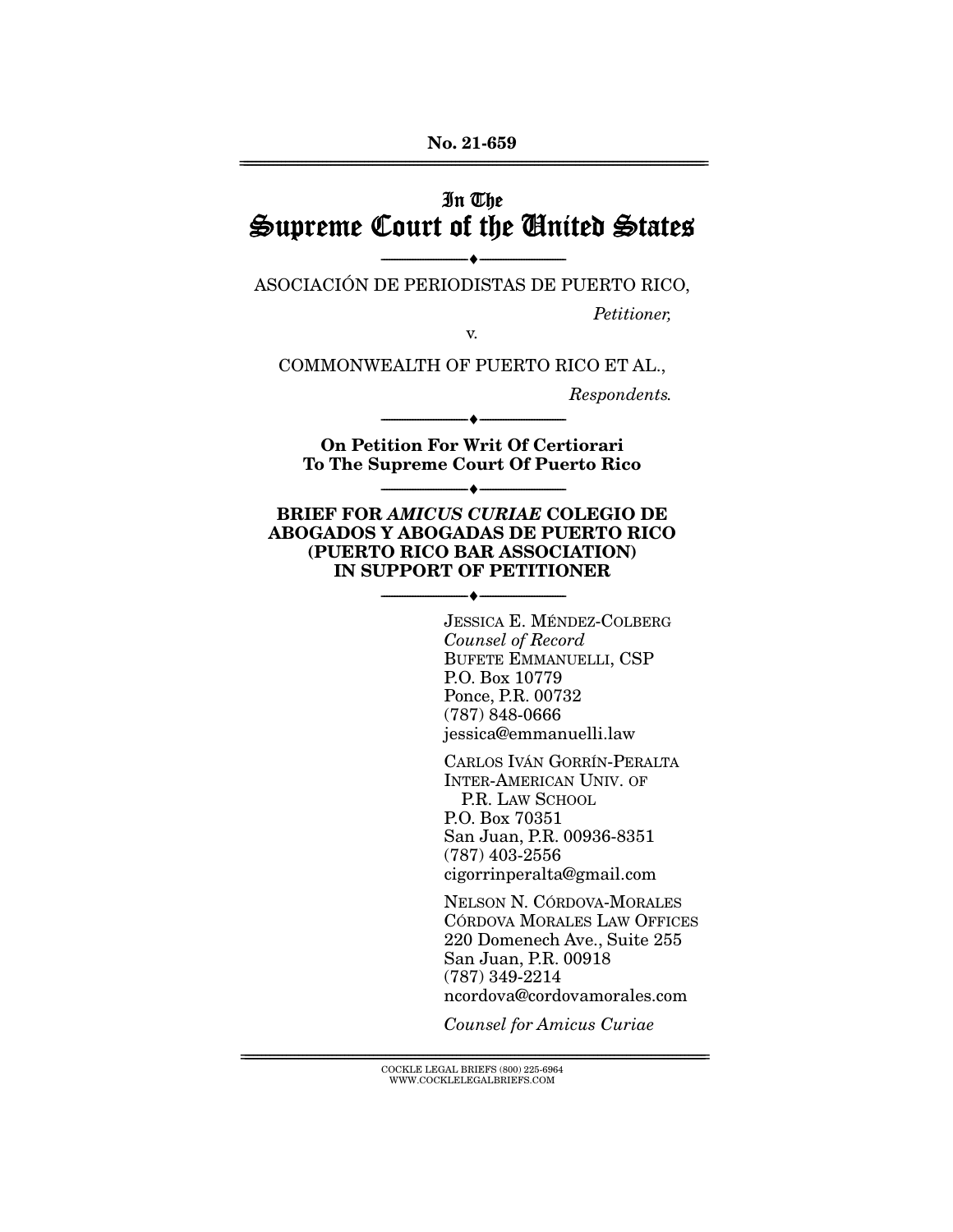# TABLE OF CONTENTS

| INTEREST OF AMICUS CURIAE                                                                                                                                                                                                                                                                                           | 1              |
|---------------------------------------------------------------------------------------------------------------------------------------------------------------------------------------------------------------------------------------------------------------------------------------------------------------------|----------------|
| SUMMARY OF ARGUMENT                                                                                                                                                                                                                                                                                                 | $\overline{2}$ |
|                                                                                                                                                                                                                                                                                                                     | 3              |
| The right of access by the public and the<br>Ι.<br>press to judicial sessions and records may<br>be restricted only after an individualized<br>analysis of the specific case reveals that<br>limited access is necessary to serve com-                                                                              | 3              |
| The categorical denial of access of the pub-<br>П.<br>lic and the press to all judicial hearings<br>and records in cases of domestic violence<br>contradicts Puerto Rico's public policy on<br>domestic violence and limits the right of<br>access to judicial records secured by the<br>United States Constitution | 9              |
| III.<br>The use of intrajurisdictional certification<br>in combination with summary disposition<br>dispensing with all ordinary appellate<br>procedures denied Petitioner of its right of<br>access to courts under the due process<br>clauses of United States Constitution                                        | 18             |
|                                                                                                                                                                                                                                                                                                                     | 24             |
|                                                                                                                                                                                                                                                                                                                     |                |

i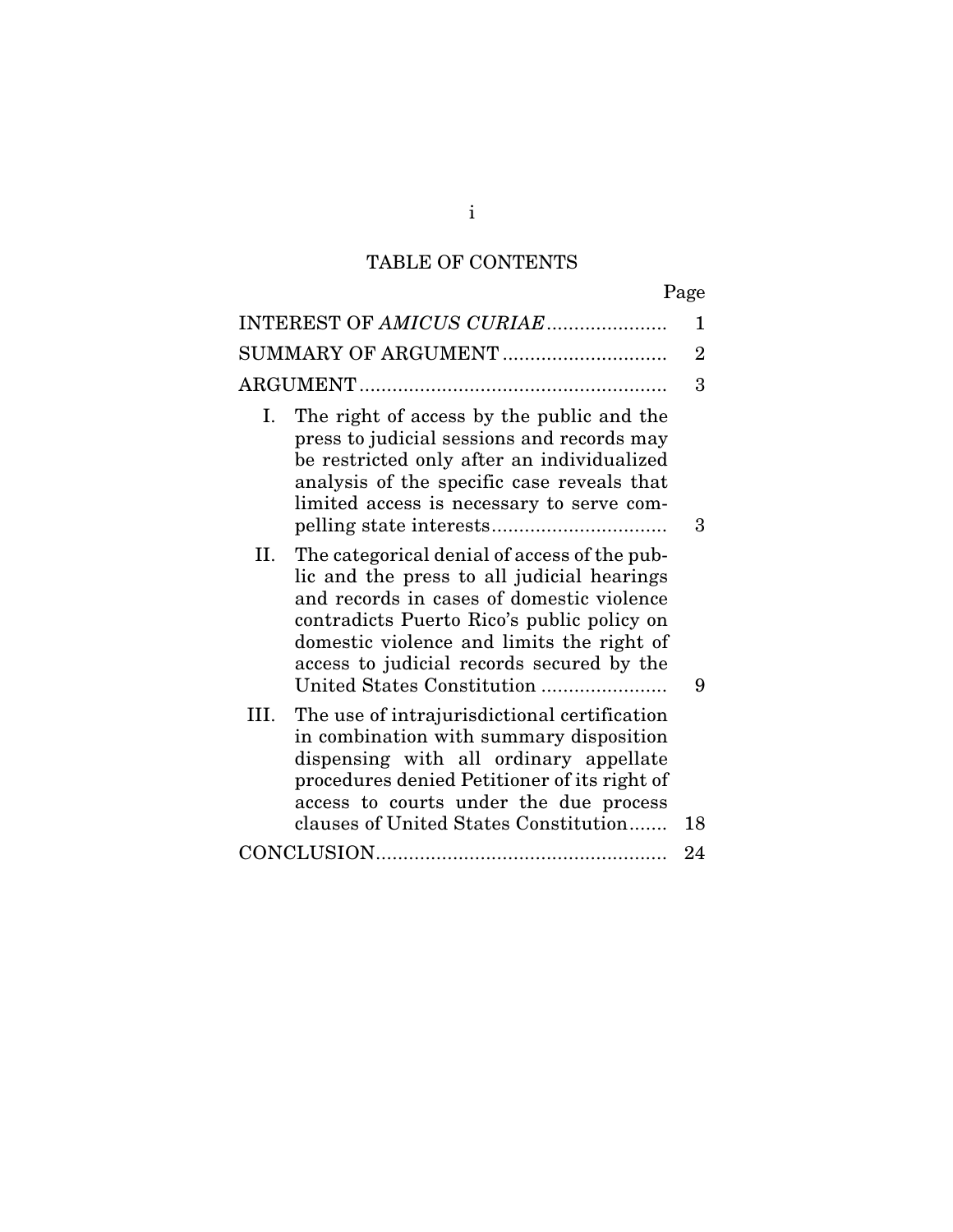# TABLE OF AUTHORITIES

| <b>CASES</b>                                                                   |
|--------------------------------------------------------------------------------|
| Baltimore & O.R. v. Interstate Commerce,                                       |
| Balzac v. People of Puerto Rico,                                               |
| Bhatia Gautier v. Gobernador,                                                  |
| Bridges v. California,                                                         |
| Duncan v. Louisiana,                                                           |
| El Vocero de Puerto Rico v. Puerto Rico,                                       |
| Engineering Services International, Inc. v.<br>Autoridad de Energía Eléctrica, |
| First National Bank of Boston v. Bellotti,                                     |
| Gannett Co. v. DePasquale,                                                     |
| Globe Newspaper Co. v. Superior Court,                                         |
| Guardiola Rodríguez v. Cooperativa<br>de Seguros Múltiples,                    |
| Kleindienst v. Mandel,                                                         |

ii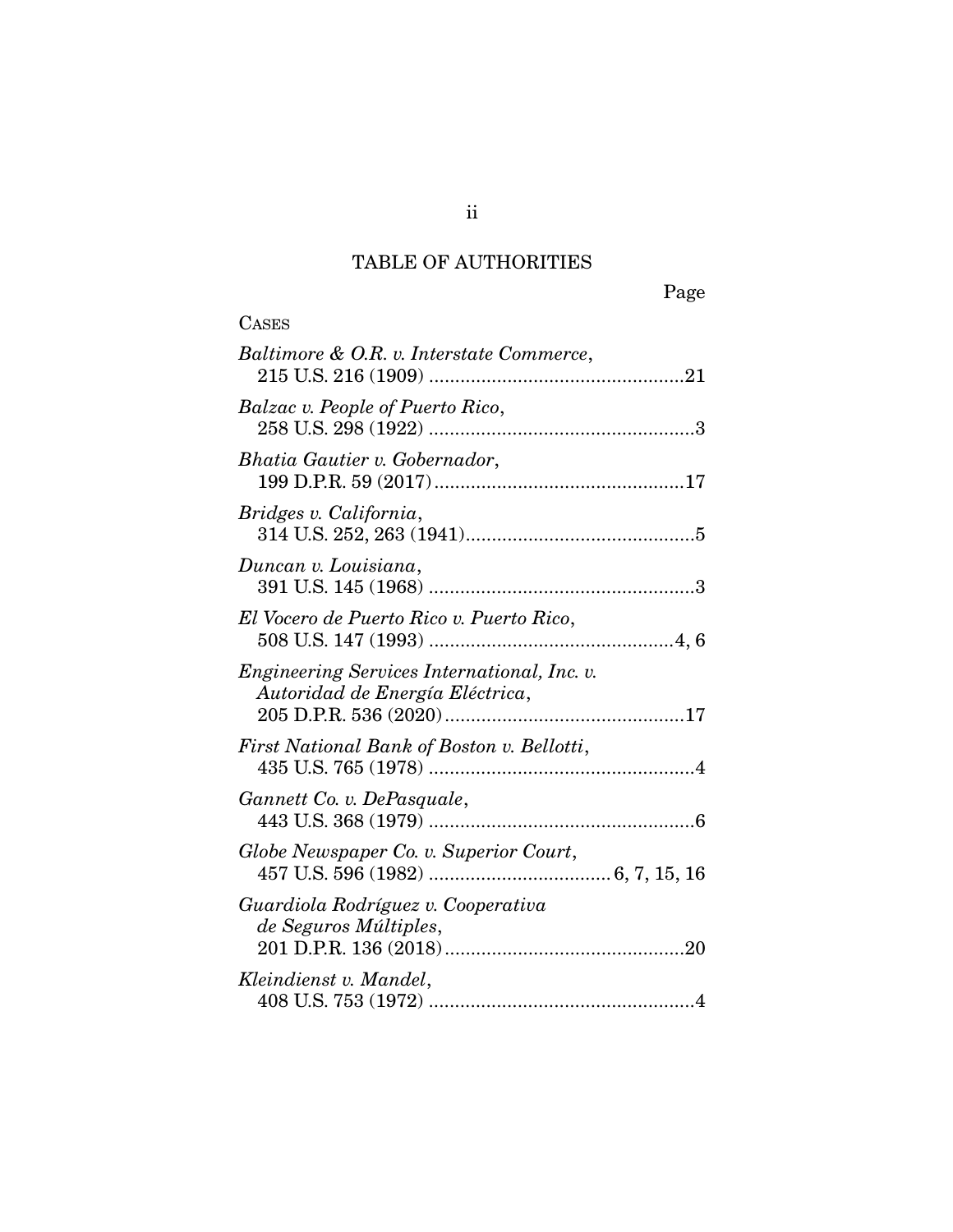### TABLE OF AUTHORITIES – Continued

|                                                          | Page |
|----------------------------------------------------------|------|
| LaChance v. Erickson,                                    |      |
| Landmark Communications v. Virginia,                     |      |
| McClintock v. Rivera Schatz,                             |      |
| McDonald v. City of Chicago,                             |      |
| Mills v. Alabama,                                        |      |
| Ortiz Rivera v. Bauermeister,                            |      |
| Pierluisi-Urrutia v. Comisión<br>Estatal de Elecciones,  |      |
| PIP v. ELA,                                              |      |
| Posadas de Puerto Rico v. Tourism Co.<br>of Puerto Rico, |      |
| Postal Telegraph Cable v. City of Newport,               |      |
| Presidente de la Cámara v. Gobernador,                   |      |
| Press-Enterprise Co. v. Superior<br>Court of California, |      |

iii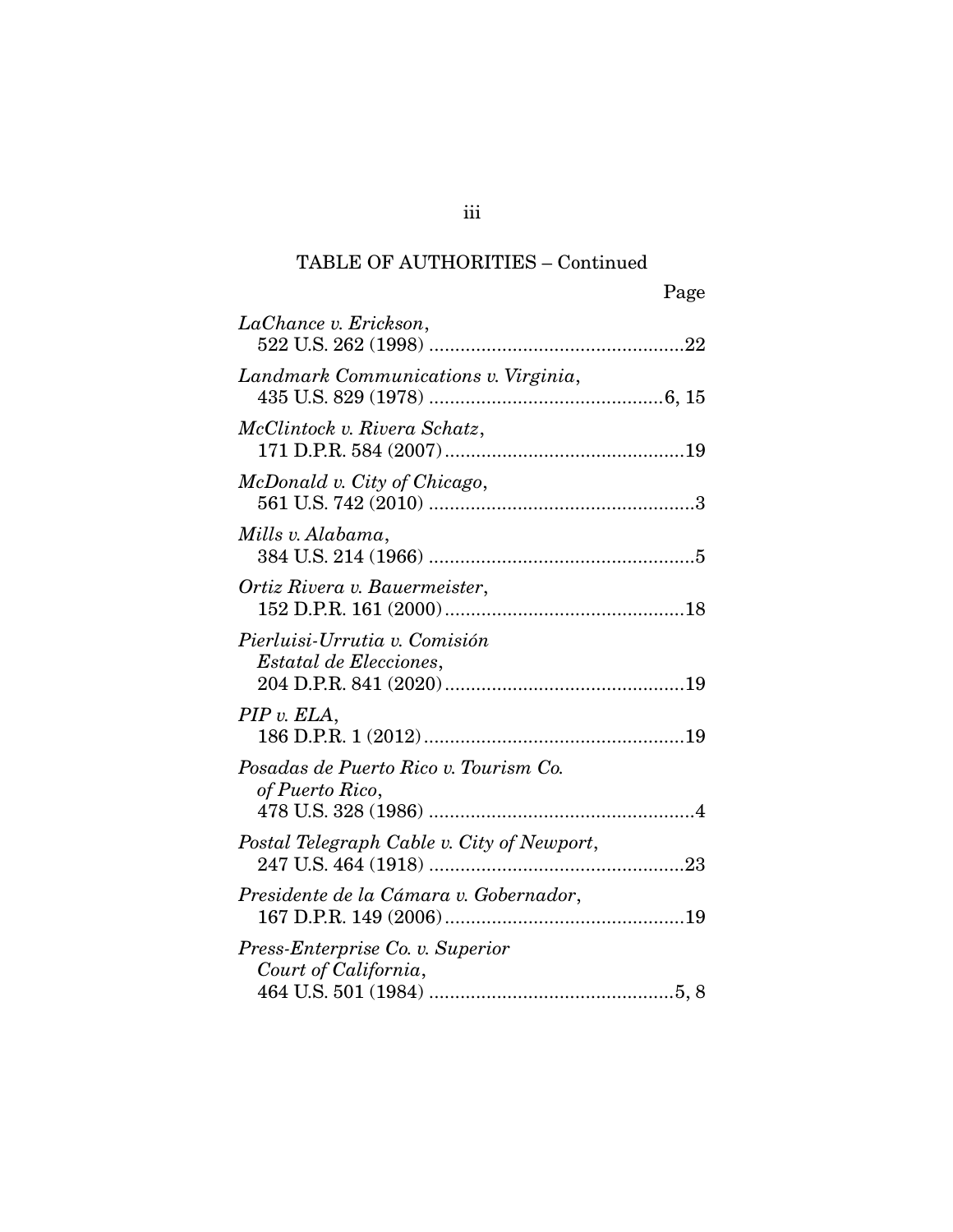### TABLE OF AUTHORITIES – Continued

| Page                                                                    |
|-------------------------------------------------------------------------|
| Press-Enterprise Co. v. Superior Court<br>of Cal., County of Riverside, |
| Pressley v. Georgia,                                                    |
| Richmond Newspapers v. Virginia,                                        |
| Rivera Soto v. Junta de Calidad Ambiental,                              |
| Rivera-Puig v. Garcia-Rosario,                                          |
| Senado de PR v. Gobierno de PR,                                         |
| Sheppard v. Maxwell,                                                    |
| Suárez v. CEE I,                                                        |
| Torres Montalvo v. ELA,                                                 |
| U.P.R. v. Laborde Torres,                                               |
| Waller v. Georgia,                                                      |
| WXYZ v. Hand,                                                           |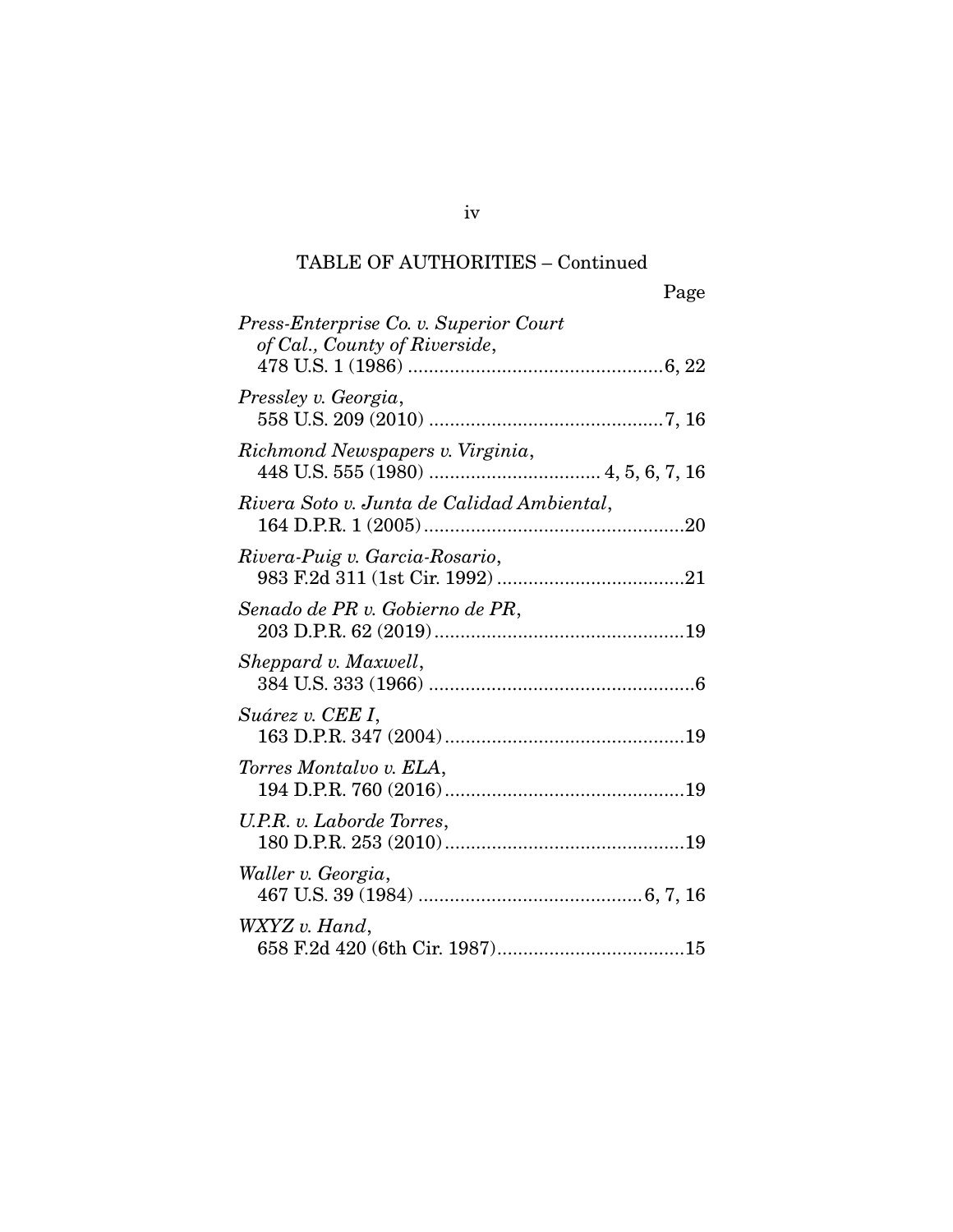# TABLE OF AUTHORITIES – Continued

| <b>CONSTITUTIONAL PROVISIONS</b>              |
|-----------------------------------------------|
|                                               |
|                                               |
|                                               |
| <b>STATUTES</b>                               |
|                                               |
| Judiciary Act of 2003,                        |
|                                               |
|                                               |
| Law for the Prevention and Intervention with  |
| Domestic Violence, Law 54 of August 15, 1989, |
|                                               |
|                                               |
|                                               |
|                                               |

### RULES

| Rule 50 of the Supreme Court Rules  8, 18, 22, 23, 24 |  |
|-------------------------------------------------------|--|
| Rules of Civil Procedure, P.R. R.Civ.P. 52(d), 32     |  |
|                                                       |  |

v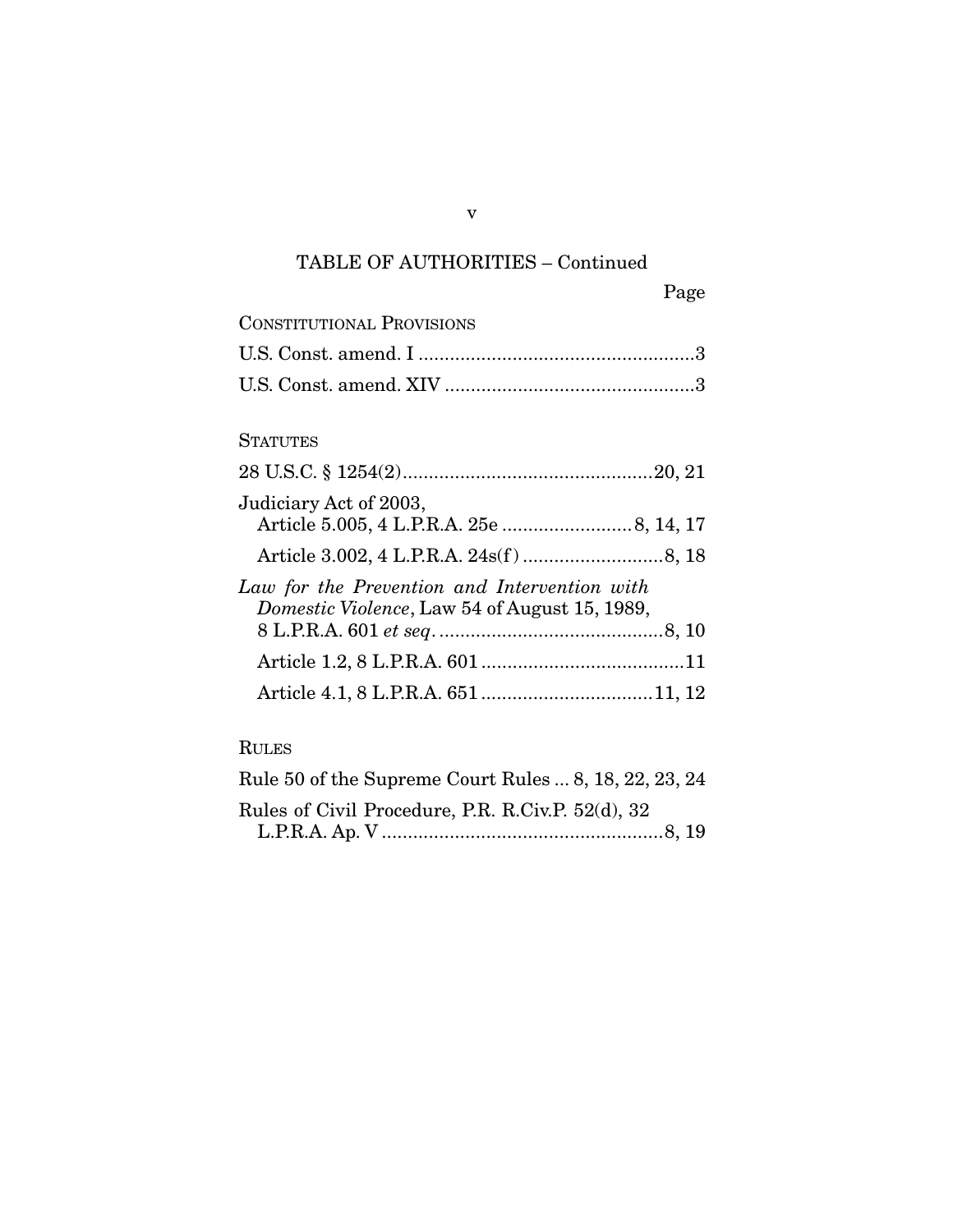### **INTEREST OF** *AMICUS CURIAE*<sup>1</sup>

The Colegio de Abogados y Abogadas de Puerto Rico ("Puerto Rico Bar Association" or "CAAPR" for its Spanish acronym), founded in 1840, is the oldest professional organization in Puerto Rico and the Caribbean. With approximately 3,000 active attorneys admitted to practice, the CAAPR has historically advocated for the interests of its members, the administration of justice, and the rights of the people, including access to justice. In its organic act the Legislative Assembly entrusted it with the duty "to abide by the Bill of Rights . . . of the Constitution of the Commonwealth of Puerto Rico and those civil rights conferred by the Constitution of the United States and its laws", 4 L.P.R.A. § 772(2), and to promote the greatest access to justice for all persons, and to assist in efforts to widen that access. Id.  $\S$  772(8) and 773(i) and (j).

 The CAAPR submits this amicus curiae brief to discuss whether local laws and rules as construed by the Puerto Rico Supreme Court comply or are substantively and procedurally inconsistent with the United States Constitution. The case presents important substantive issues regarding access to information on the

<sup>1</sup> Pursuant to Supreme Court Rule 37.6, amicus curiae and its counsel state that none of the parties to this case nor their counsel authored this brief in whole or in part, and that no counsel or party made a monetary contribution intended to fund the preparation or submission of this brief. The counsel of record for all parties received notice of the CAAPR's intention to file an amicus curiae brief on November 22, 2021, more than 10 days prior to the due date for the amicus curiae brief, in compliance with Supreme Court Rule 37.2(a). The parties consent to this filing.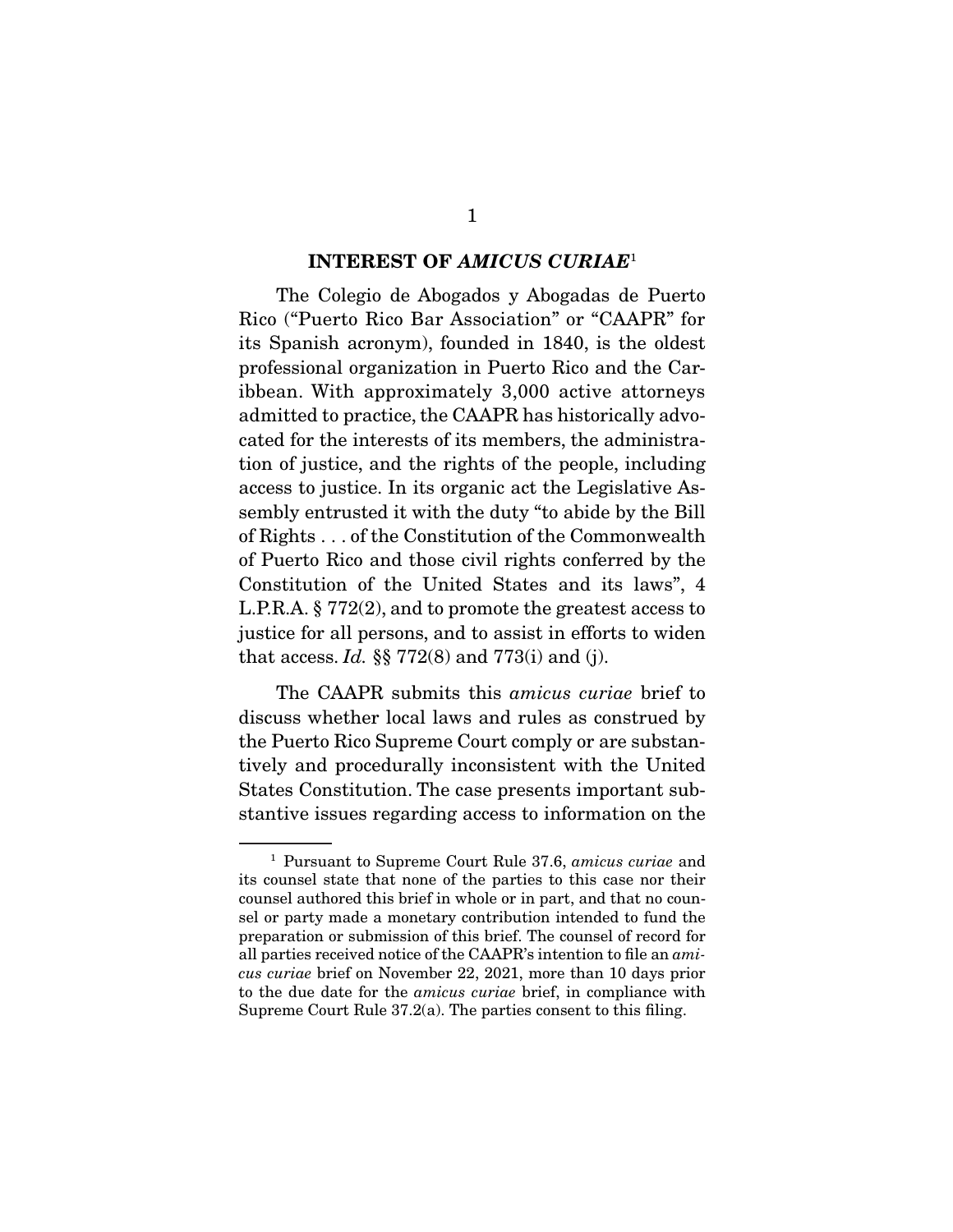judicial management of domestic violence cases, and grave procedural issues in the use of intrajurisdictional certification and summary disposition of a case by the Supreme Court of Puerto Rico. The CAAPR has strongly repudiated domestic violence as it is contrary to the values of peace, dignity and respect of individuals, families, and the community. It has a permanent Commission on Women's Rights to monitor developments related to domestic violence and to develop educational activities. The CAAPR has supported legislation based on a vigorous public policy on domestic violence, and its Governing Board has approved multiple resolutions on the subject.

### **SUMMARY OF ARGUMENT**

--------------------------------- ♦ ---------------------------------

The right of access to government information and to judicial processes and records is implicit in the fundamental freedoms of speech and of the press. It may be limited in exceptional circumstances if denial of access is justified by a compelling interest and the restriction is narrowly tailored to serve that interest. That standard was not met in this case.

 The Puerto Rico Supreme Court misinterpreted applicable statutes by imposing a categorical denial of access of the public and the press to all judicial hearings and records in domestic violence cases. Its decision contradicts Puerto Rico's public policy on domestic violence and restricts the right to access to judicial records secured by the United States Constitution.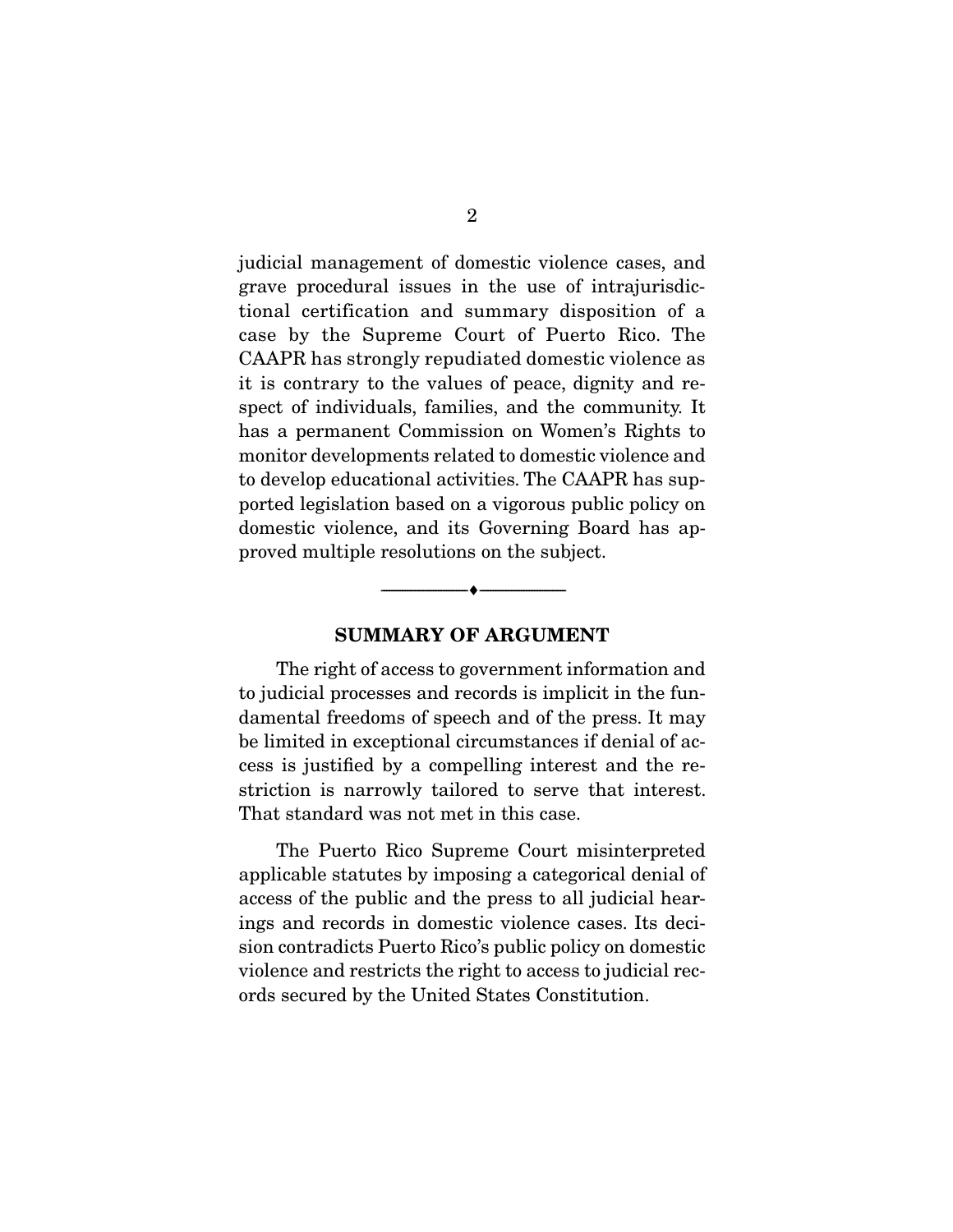By intrajurisdictional certification, the Puerto Rico Supreme Court sua sponte stayed the process initiated by petitioner before the Court of First Instance. No party to the case and no inferior court initiated the certification. Simultaneously, the Supreme Court summarily decided the merits of the petition of access to judicial recordings, dispensing with all ordinary appellate procedures. This course of action denied petitioner of its right of access to courts under the due process clauses of the United States Constitution.

#### **ARGUMENT**

--------------------------------- ♦ ---------------------------------

**I. The right of access by the public and the press to judicial sessions and records may be restricted only after an individualized analysis of the specific case reveals that limited access is necessary to serve compelling state interests.** 

 The federal government may not "abridg[e] the freedom of speech, or of the press, or the right of the people peaceably to assemble, and to petition the Government for a redress of grievances." U.S. Const., Amend. I. State governments are also prohibited from abridging the fundamental freedoms guaranteed by the First Amendment and the rest of the Bill of Rights incorporated in the concept of liberty of the Fourteenth Amendment. Duncan v. Louisiana, 391 U.S. 145 (1968); McDonald v. City of Chicago, 561 U.S. 742 (2010). The government of Puerto Rico may not restrict fundamental freedoms secured by the U.S. Constitution, Balzac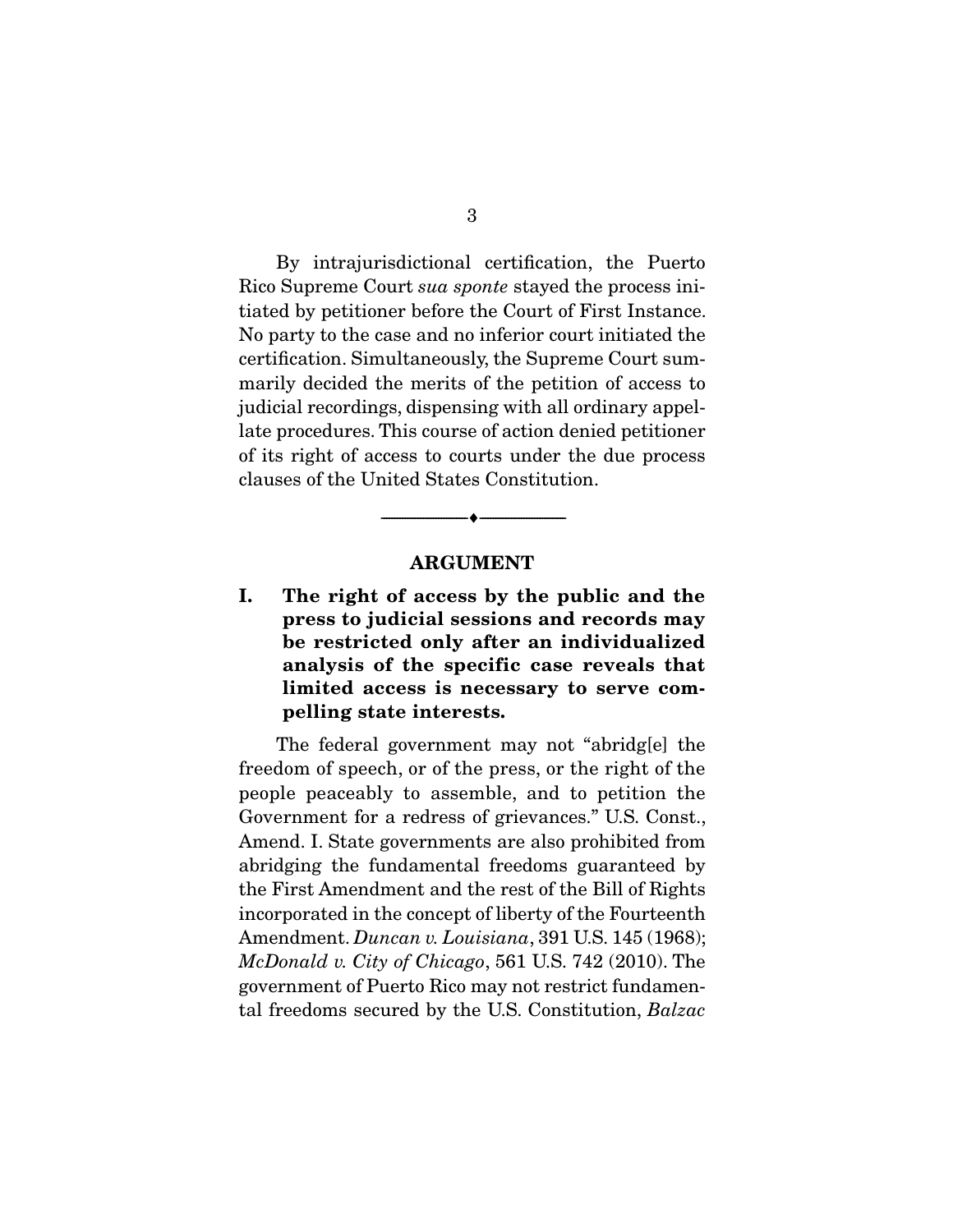v. People of Puerto Rico, 258 U.S. 298 (1922). The free speech clause of the First Amendment applies fully in the territory. Posadas de Puerto Rico v. Tourism Co. of Puerto Rico, 478 U.S. 328 (1986); El Vocero de Puerto Rico v. Puerto Rico, 508 U.S. 147 (1993).

 Access to government information is concomitant of freedom of speech and other freedoms encompassed in the First Amendment.

These expressly guaranteed freedoms share a common core purpose of assuring freedom of communication on matters relating to the functioning of government. . . . '[T]he First Amendment goes beyond protection of the press and the self-expression of individuals to prohibit government from limiting the stock of information from which members of the public may draw.' First National Bank of Boston v. Bellotti, 435 U.S. 765, 783 (1978). Free speech carries with it some freedom to listen. In a variety of contexts this Court has referred to a First Amendment right to 'receive information and ideas.' Kleindienst v. Mandel, 408 U.S. 753, 762 (1972). Richmond Newspapers v. Virginia, 448 U.S. 555, 575-576 (1980).

 As a result, this Court has historically recognized the right of the public and the press to judicial proceedings.

The explicit, guaranteed rights to speak and to publish concerning what takes place at a trial would lose much meaning if access to observe the trial could, as it was here, be foreclosed arbitrarily. . . . [T]he First Amendment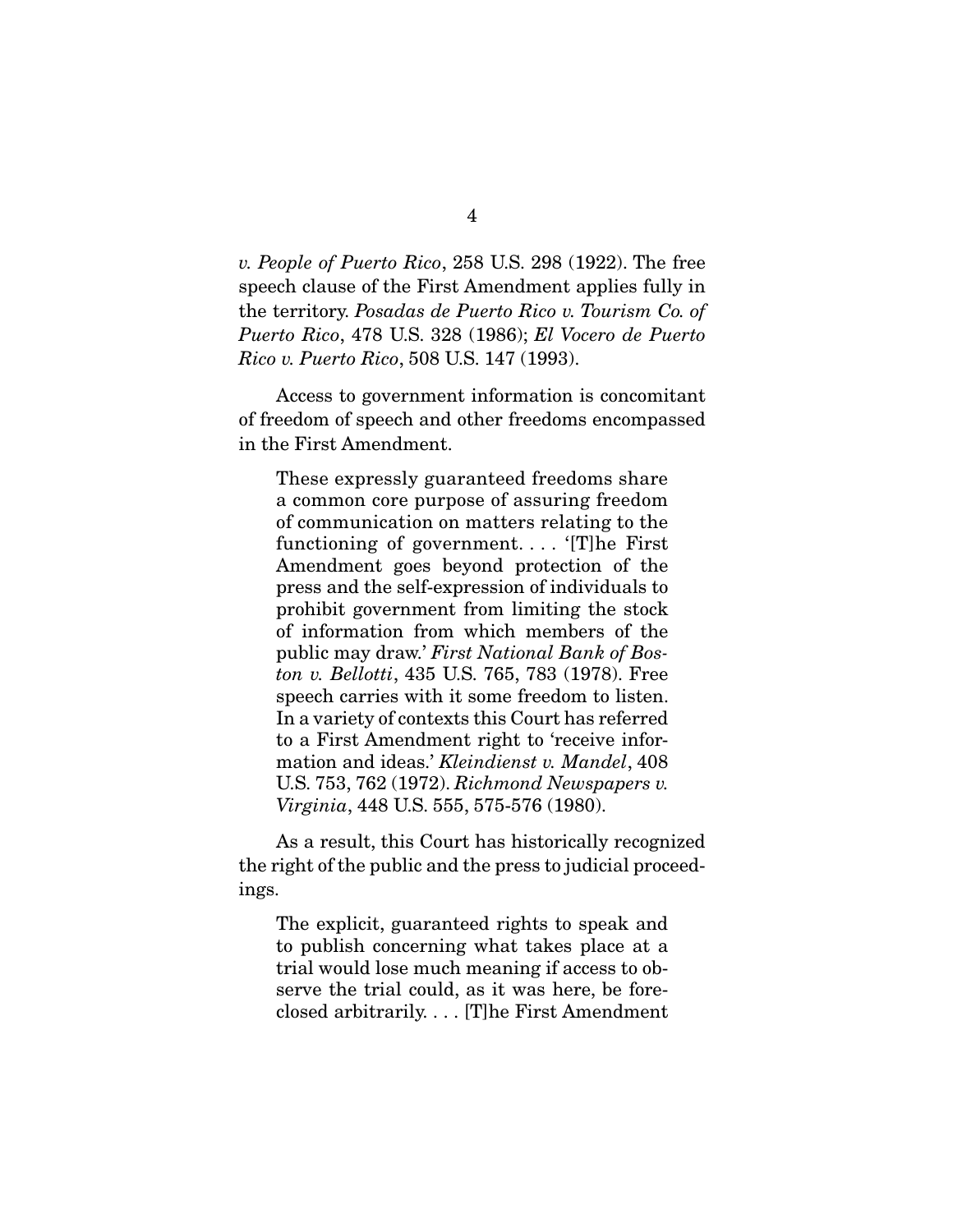guarantees of speech and press, standing alone, prohibit government from summarily closing courtroom doors. . . . "For the First Amendment does not speak equivocally . . . It must be taken as a command of the broadest scope that explicit language, read in the context of a liberty-loving society, will allow." Bridges v. California, 314 U.S. 252, 263 (1941). Richmond Newspapers v. Virginia, supra at 576-577.

 The value of openness of judicial proceedings lies not only in the concept of basic fairness of a criminal trial; it is essential to public confidence in the judicial institution.

People in an open society do not demand infallibility from their institutions, but it is difficult for them to accept what they are prohibited from observing. Closed proceedings, although not absolutely precluded, must be rare and only for cause shown that outweighs the value of openness. [Citations omitted]. Press-Enterprise Co. v. Superior Court of California, 464 U.S. 501, 509 (1984).

 Vigorous freedom of speech and of the press secure the free discussion of government affairs. Mills v. Alabama, 384 U.S. 214, 218 (1966). Judicial processes and judicial conduct are matters of great public concern, especially when judges deal with matters which by themselves generate public discussion. As public servants, judges are not immune from public oversight and criticism. Bridges v. California, 314 U.S. 252, 289 (1941) (Frankfurter, J., dissenting). "A responsible press has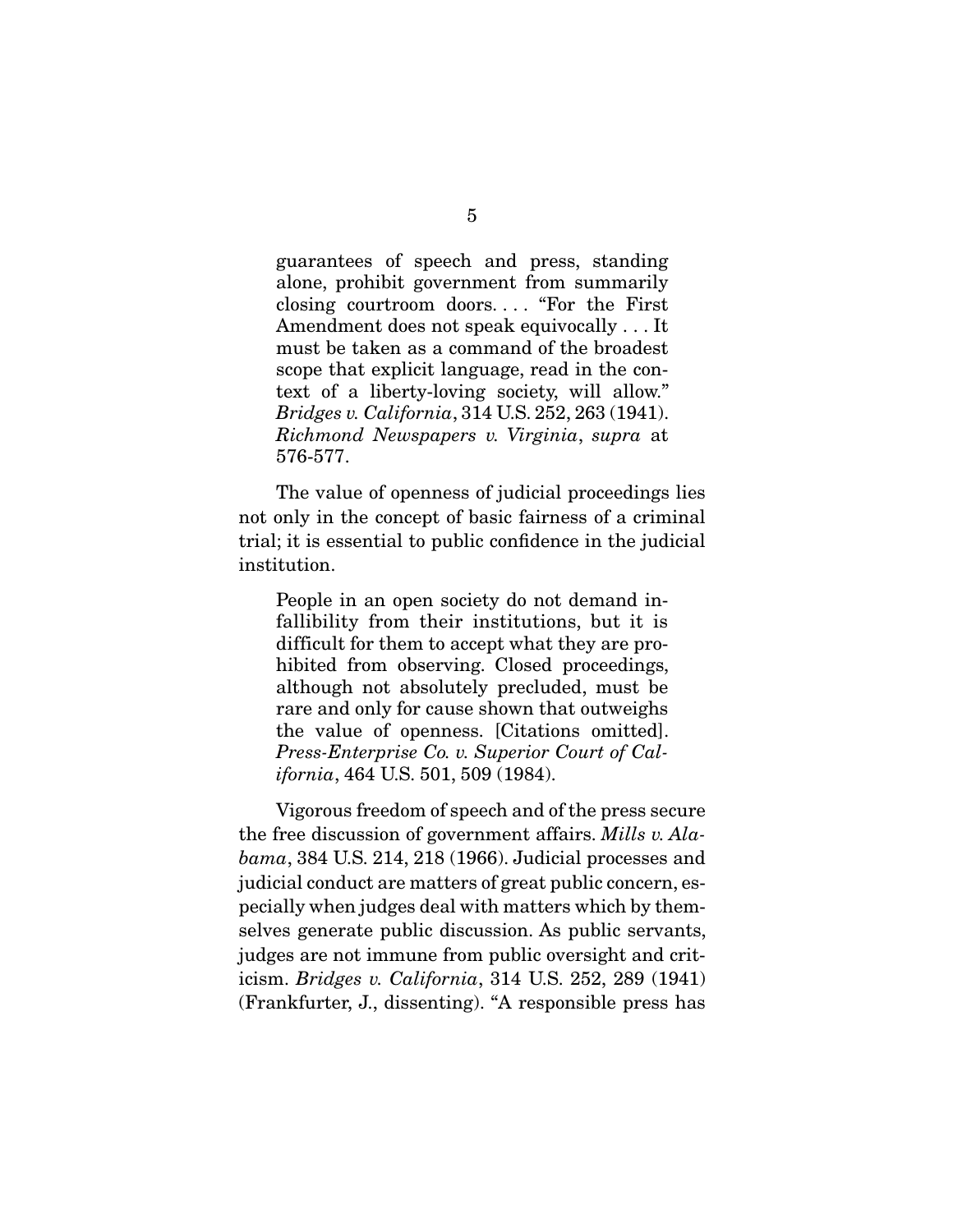always been regarded as the handmaiden of effective judicial administration. . . . The press does not simply publish information about trials but guards against the miscarriage of justice by subjecting the police, prosecutors, and judicial processes to extensive public scrutiny and criticism." Sheppard v. Maxwell, 384 U.S. 333, 350 (1966). Therefore, as matters of great public concern, the press ought to have access to judicial processes and documentation, in order to achieve its fundamental function to inform the general public. Landmark Communications v. Virginia, 435 U.S. 829, 838-839 (1978).

 This right of access to judicial proceedings has been recognized in various contexts. The Supreme Court has recognized that the public and the press have a qualified First Amendment right to attend a criminal trial, Globe Newspaper Co. v. Superior Court, 457 U.S. 596 (1982); Richmond Newspapers, Inc. v. Virginia, 448 U.S. 555 (1980), to the process of voir dire to select jurors, *Press Enterprise Co. v. Superior Court*, supra, and to pretrial suppression hearings under the Sixth Amendment right to public trial. Gannett Co. v. DePasquale, 443 U.S. 368 (1979); Waller v. Georgia, 467 U.S. 39 (1984). In Press-Enterprise Co. v. Superior Court of Cal., County of Riverside, 478 U.S. 1 (1986) and in El Vocero de Puerto Rico v. Puerto Rico, 508 U.S. 147 (1993), this Court invalidated blanket closures of all preliminary hearings to determine probable cause that the defendant committed the offense and should be held for trial.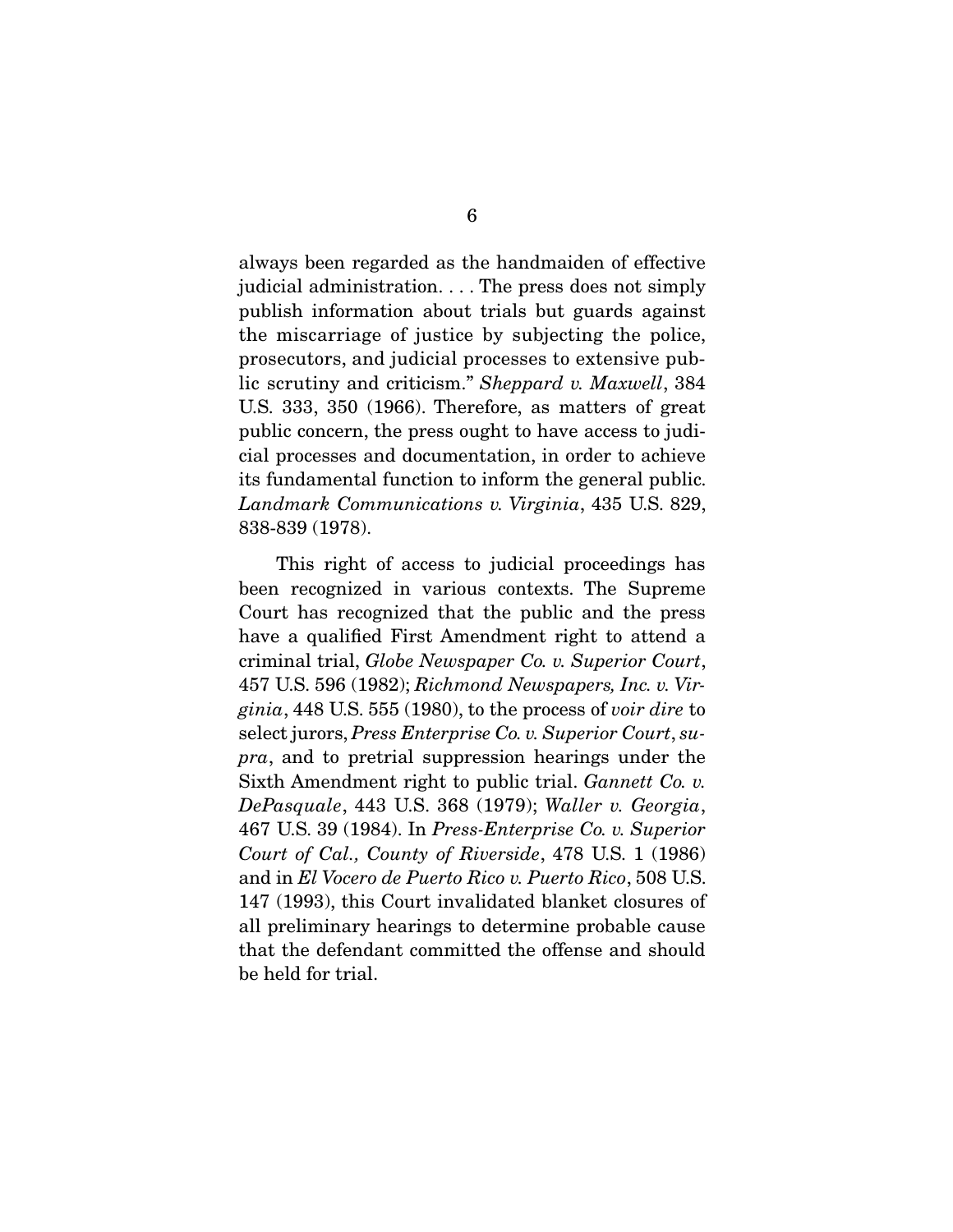The right of access is not absolute. Specific findings of exceptional circumstances may warrant restrictions to serve overriding government interests; otherwise, a criminal trial must be open to the public. Richmond Newspapers, supra at 581. Even in a sexoffense trial in which a minor is the victim, a statutory blanket exclusion of the public during the victim's testimony based on generalized privacy or security interests cannot stand. Globe Newspaper Co. v. Superior Court, supra. Such exclusion does not permit a caseby-case consideration of specific interests at stake.

 In order to limit the right of access "[t]he party seeking to close the hearing must advance an overriding interest that is likely to be prejudiced, the closure must be no broader than necessary to protect that interest, and the trial court must consider alternatives to closure." Waller v. Georgia, supra at 48, reiterated in Pressley v. Georgia, 558 U.S. 209, 214 (2010).

 The First Amendment right of access to public trial extends beyond the accused, to the public itself. Id. at 212. Yet, government may be justified in inhibiting disclosure of sensitive information on rare circumstances.

Where . . . the State attempts to deny the right of access . . . it must be shown that the denial is necessitated by a compelling governmental interest, and is narrowly tailored to serve that interest.

The presumption of openness may be overcome only by an overriding interest based on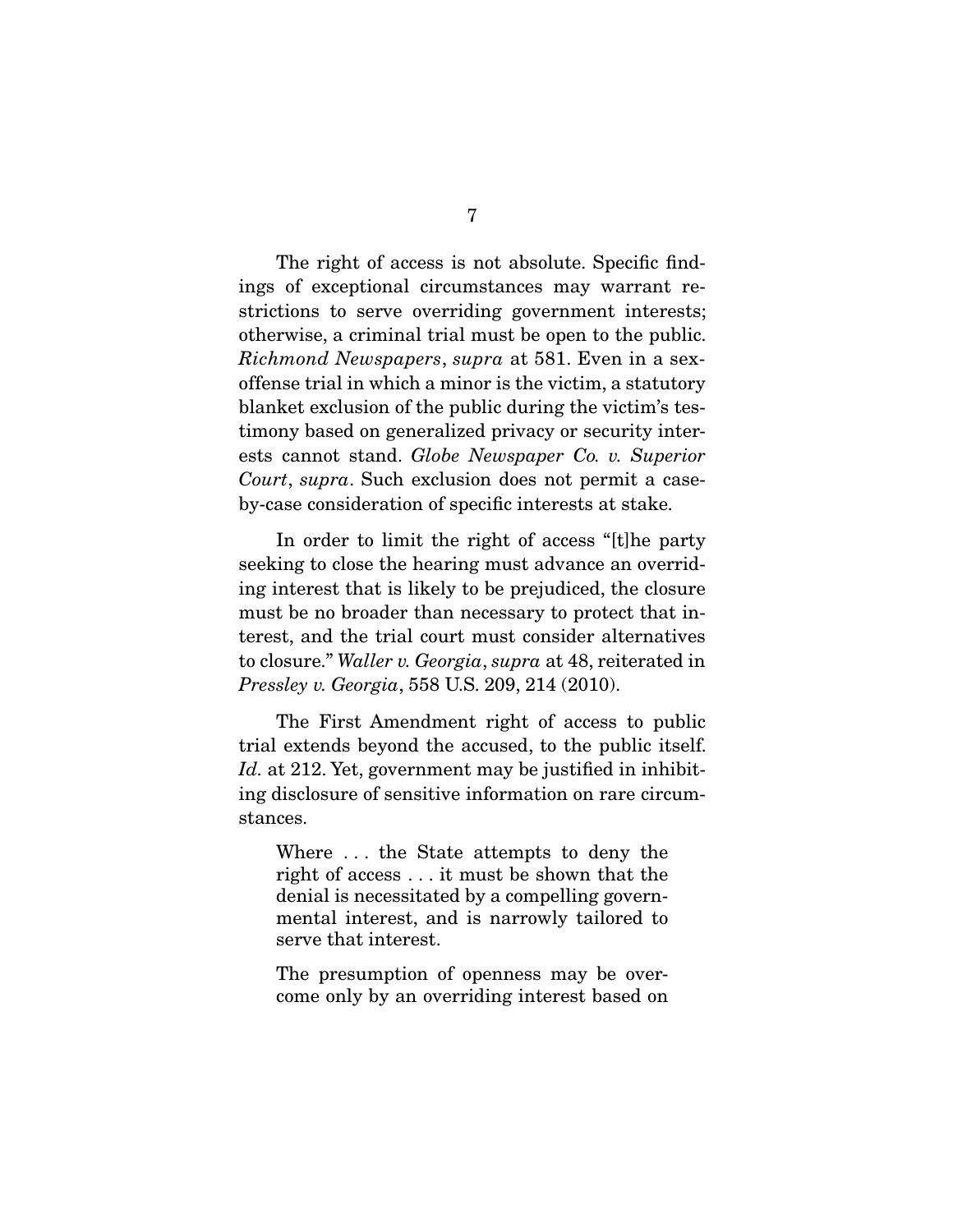findings that closure is essential to preserve higher values and is narrowly tailored to serve that interest . . . with findings specific enough that a reviewing court can determine whether the closure order was properly entered. Press-Enterprise Co. v. Superior Court of California, supra at 509-510.

 In this case, the Puerto Rico Supreme Court denied access to recordings of hearings before the Court of First Instance related to the application of the Law for the Prevention and Intervention with Domestic Violence, Law 54 of August 15, 1989, 8 L.P.R.A. 601 et seq. Concerned with the impact of making public the contents of the recordings in future cases of domestic violence, the Supreme Court intervened sua sponte to disallow the celebration of a hearing scheduled by the Court of First Instance, and ordered that the case be elevated to the Supreme Court via the writ of intrajurisdictional certification contemplated in the Puerto Rico Judiciary Act of 2003, 4 L.P.R.A. 24s(f ), and the Rules of Civil Procedure, P.R. R. Civ. P. 52(d), 32 L.P.R.A. Ap. V. The Court invoked Rule 50 of the Rules of the Supreme Court (See Cert. Petition App. 204a) to dispense with all terms, writings or specific procedures ordinarily followed in cases before the Court and summarily decided to deny access to the requested recordings. The Court relied on Article 5.005 of the Puerto Rico Judiciary Act, 4 L.P.R.A. 25e. As construed by the Court, that provision "ensured confidentiality in the matters discussed in the specialized chambers on domestic violence." Judgment of the Supreme Court, Petition for Certiorari, at 7a. "[I]n the balance of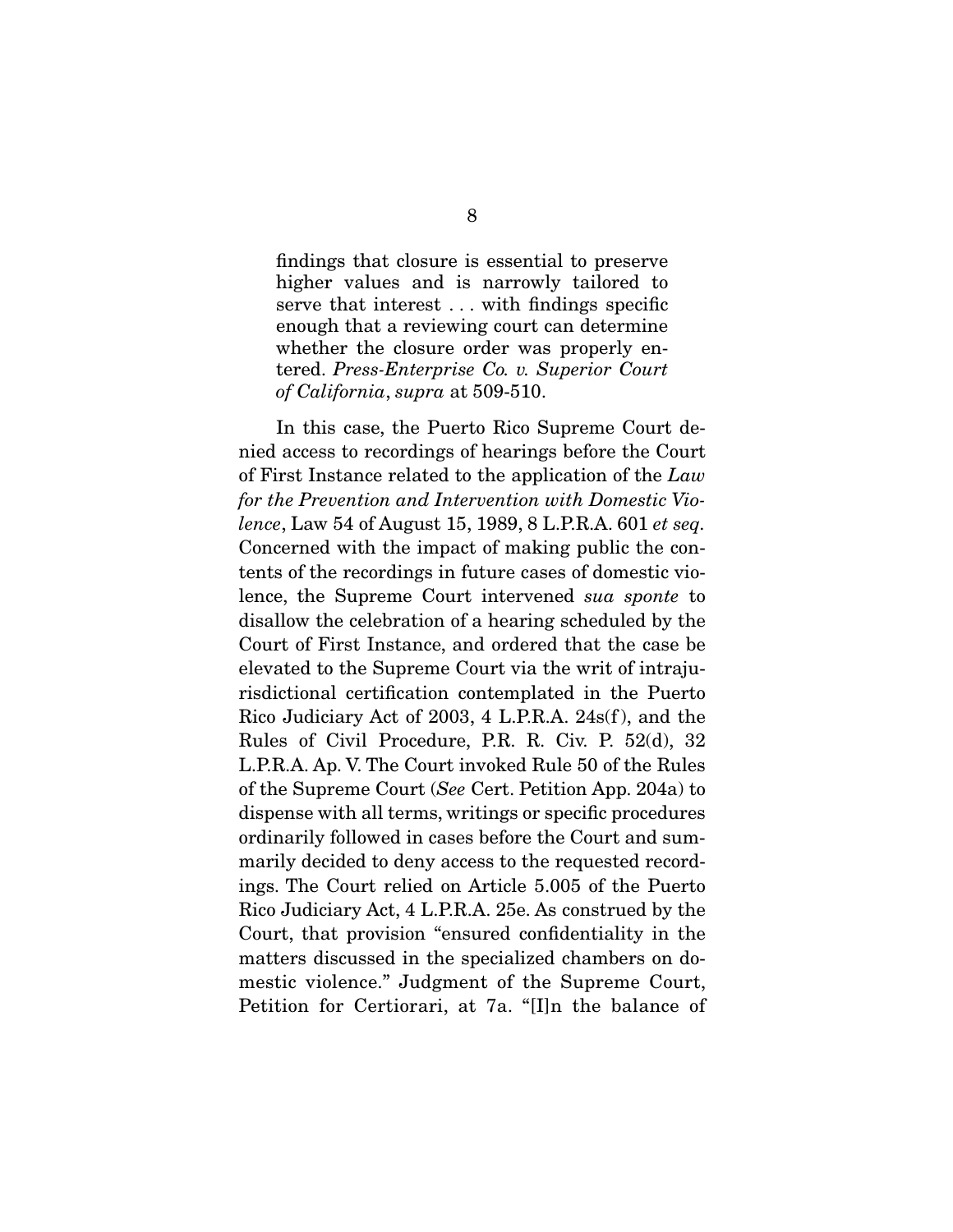interests, the desire of the press to have access to confidential information on judicial processes related to domestic violence matters gives way to the protection of confidentiality and the right to privacy that all future victims have." Id.

 Application of these standards requires consideration of the public policy interests behind the Puerto Rico legislation on domestic violence.

**II. The categorical denial of access of the public and the press to all judicial hearings and records in cases of domestic violence contradicts Puerto Rico's public policy on domestic violence and limits the right of access to judicial records secured by the United States Constitution.** 

Before 1989, the surviving victims of gender violence in Puerto Rico lacked legal alternatives to free themselves from the circle of fear in their households. The unfortunate incidents reported in the press were generally considered private in nature, and victims were discouraged or turned down by the police, and the courts were unprepared to address the problem. The only remedies available to victims were referrals to social workers and spiritual counselors. New public policies and legislation were needed to address the social and public health problem of violence against women.

 Finally, in 1989, the Puerto Rico Legislative Assembly passed Law Number 54, Law for the Prevention and Intervention with Domestic Violence, 8 L.P.R.A.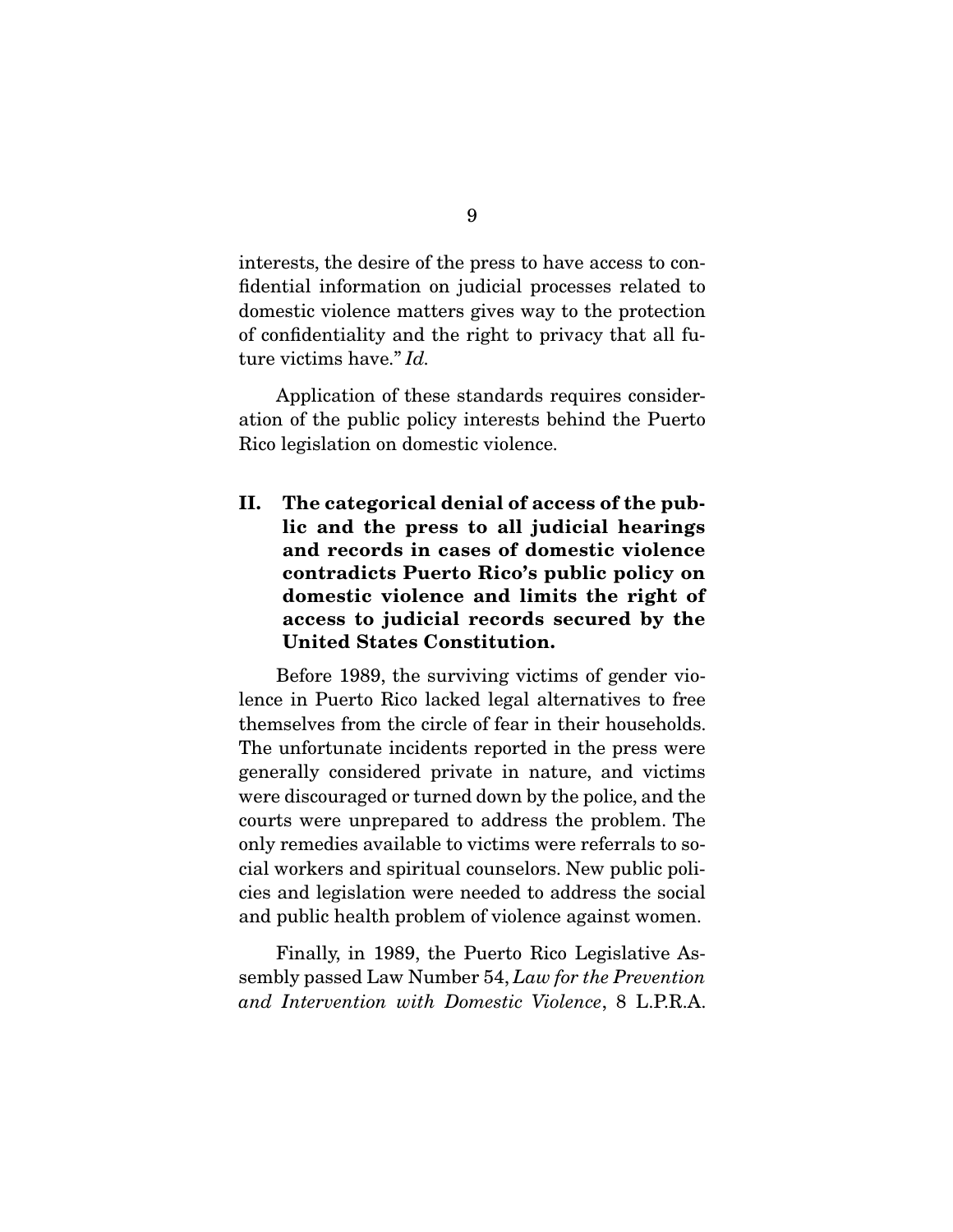601 et seq. The law combines civil remedies and criminal sanctions, together with the educational measures to be implemented by the Office of Women's Affairs, now the Office of the Ombudsman for Women (OPM).

 The Senate Committee Report that recommended favorably on the measure<sup>2</sup> summarized the four objectives of the new public policy:

1) To provide immediate protection to those affected by acts of domestic violence through protective orders aimed at preventing future domestic violence and other measures of a civil and criminal nature;

2) To classify violence against a domestic partner as punishable criminal behavior;

3) To establish the responsibility and intervention of the police and public authorities in the arrest of the aggressor, the protection of the victim and the collection of information related to incidents of domestic violence;

4) To establish measures for the prevention of domestic violence.

 The final text delineated the public policy behind the law:

The Government of the Commonwealth of Puerto Rico recognizes that domestic violence

 $2$  Informe Conjunto del Sustitutivo sobre el P. del S. 90 y P. del S. 470, Com. De los Jurídico, de Desarrollo Cultural y Seguridad Social, Com. Especial de Asuntos de la Mujer, Senado de Puerto Rico, June 25th, 1989, 1a. Ses. Ord., 11ma. Asam. Leg., page 4. [Our translation].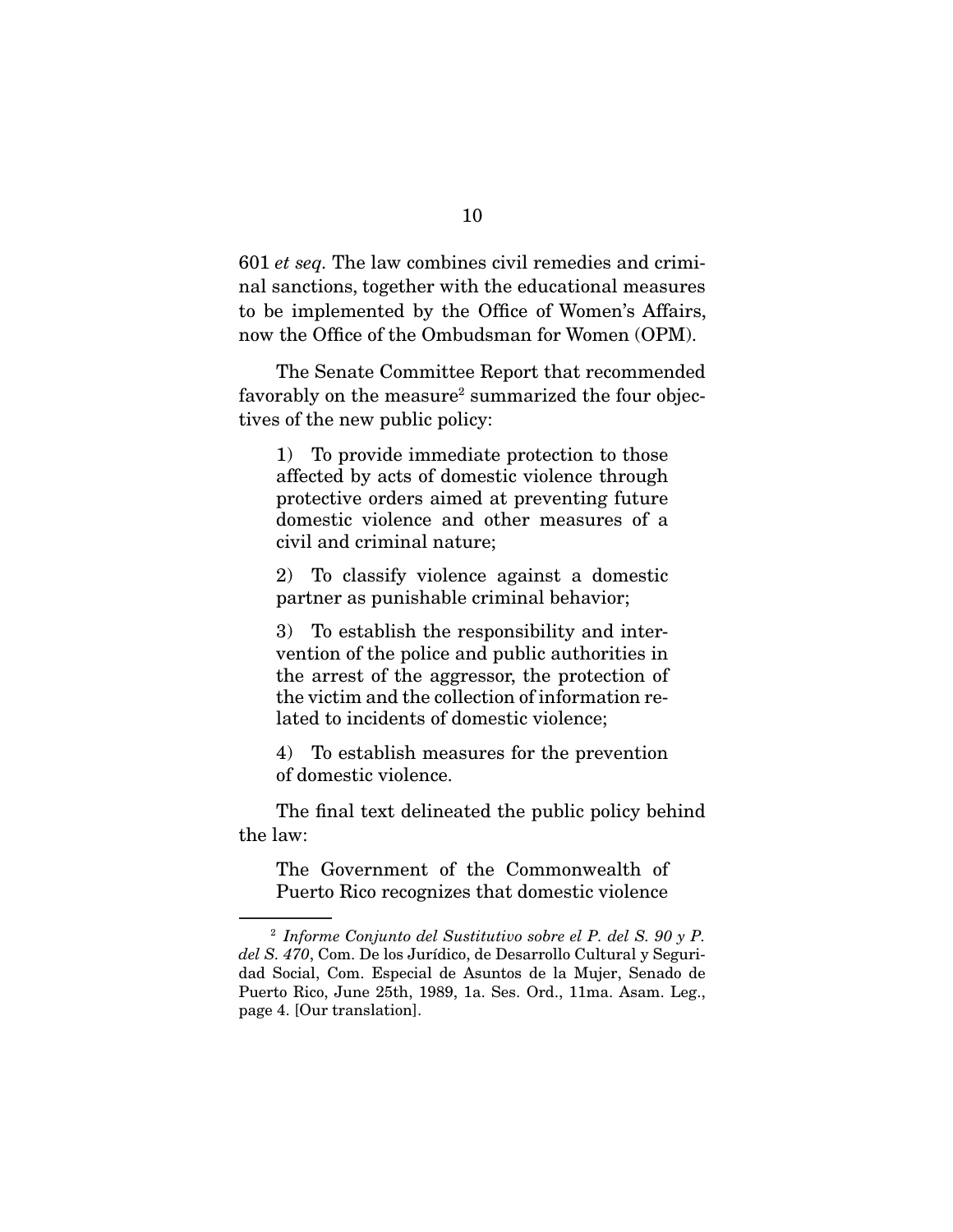is one of the most serious and complex problems in our society. [ . . . ]

The efforts . . . to identify, understand, and handle abuse have been limited, and are often inadequate.

The Government . . . reaffirms its constitutional commitment to protect the life, security, and dignity of men and women, regardless of sex, civil status, sexual orientation, gender identity, or immigrant status. It also recognizes that domestic violence violates the integrity of a person, his/her family, and members thereof, and constitutes a serious threat to the stability and preservation of the civilized coexistence of our People.

As public policy, the Government . . . promotes the development, establishment, and strengthening of effective measures to offer protection and assistance to victims, options for the rehabilitation of the offenders, and strategies for the prevention of domestic abuse. Article 1.2 of Law 54, 8 L.P.R.A. 601.

 In addition to a firm and clear public policy of repudiation of violence against women in the sphere of intimate relationships, the law contains provisions for protection through protective orders and other measures. The law, as subsequently amended, instructs the Women's Advocate Office to develop studies, educational campaigns, and training to promote changes in policies and procedures in government agencies in order to improve their responses to the needs of victims of abuse. Article 4.1, 8 L.P.R.A. 651.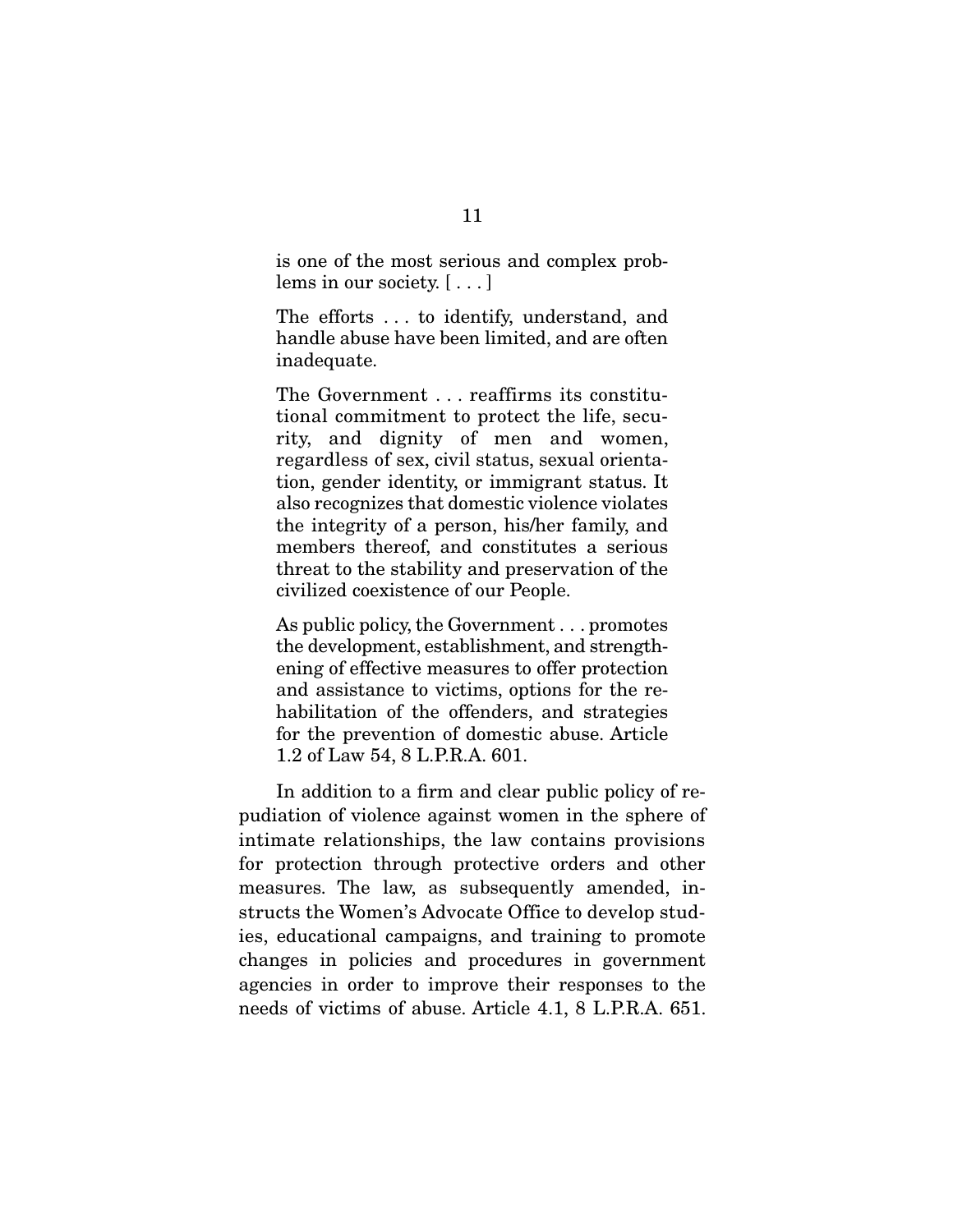The problem of domestic violence is no longer a private matter between couples in the intimacy of their home. It is a social problem that must be addressed publicly by the government and the people. Domestic violence transcends the walls of a home, the nucleus of the family, and "constitutes a serious threat to the stability and preservation of the civilized coexistence of our people." Id.

 Despite the efforts made by the government to implement a policy of zero tolerance for domestic violence, several studies and current statistics reveal that the problem has worsened. The data collected by the Puerto Rico Police Department show that, during the year 2020, there were 5,517 incidents of domestic violence in which a woman was reported as a victim.<sup>3</sup> Only 53 of them resulted in convictions. Statistics from the judicial branch for 2021 reflect a total of 249 requests of protection orders, of which 208 were granted. In percentage terms, 84% of protection orders were issued and 16% were denied.4 The lack of statistical uniformity among public agencies responsible for the implementation of Law 54 has been a recurring problem.

<sup>3</sup> Policía de Puerto Rico, Estadísticas sobre violencia doméstica. Available at: https://policia.pr.gov/estadisticas-de-violenciadomestica/#1593036599958-289275b7-bd0a (last visit: Nov. 13, 2021).

<sup>4</sup> Observatorio de Equidad de Género, Estado de situación de Violencia de Genero-Estadísticas disponibles sobre "Toque de Queda." Available at: https://drive.google.com/file/d/1rXlLOOT pcwf1\_YxjuxR8\_CVpEAniVbOp/view (last visit: Nov. 13, 2021).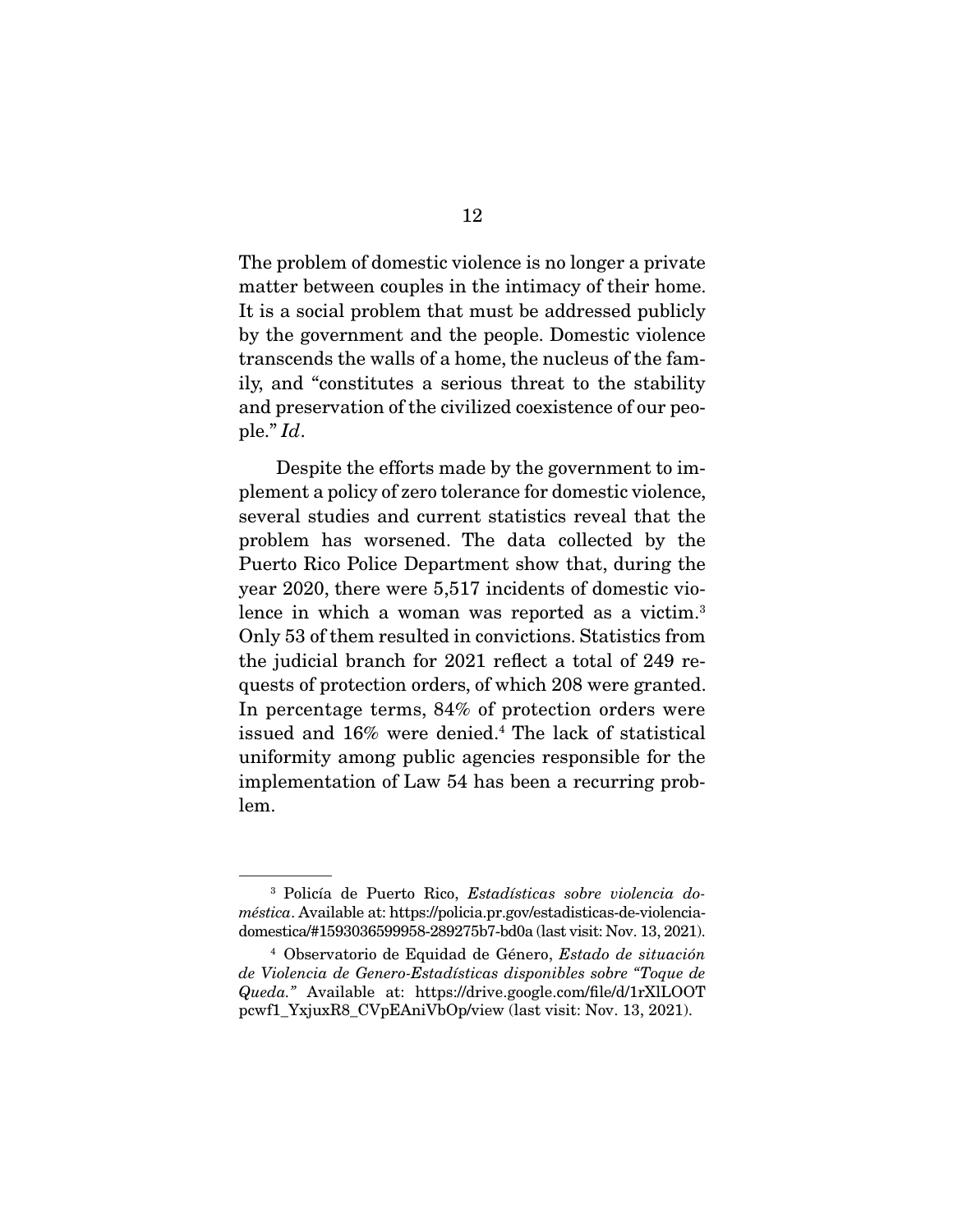After the emergency caused in Puerto Rico by hurricanes Irma and Maria in September 2017, after the destructive impact of the earthquakes that affected the island beginning in January 2020, and finally the COVID-19 pandemic, an alarming increase in cases of gender-based violence became evident. Isolation, lack of essential services such as water and electricity, loss of jobs, economic difficulties, and limitations in accessing the justice system and support organizations, largely explain the increase in violence against women. Media coverage has raised great concern among citizens. As details of notorious domestic violence cases have been publicly revealed, diverse sectors, especially feminist organizations, those that offer services to surviving victims and human rights advocates have raised their voices to demand that the government respond to the problem of violence against women as an emergency.

 Finally, on January 25, 2021, Governor Pedro Pierluisi-Urrutia issued Executive Order No. OE-2021- 013, in which he decreed a state of emergency due to the increase in gender violence in Puerto Rico.<sup>5</sup> The executive order shows that for 2019, there were a total of 5,896 cases of violence against women,<sup>6</sup> and that "gender violence has a disastrous impact on our society and the increase in these cases highlights the inequalities

<sup>5</sup> Orden Ejecutiva Núm. 2021-013, Orden Ejecutiva del Gobernador de Puerto Rico, Hon. Pedro R. Pierluisi. Available at: https://oig.cepal.org/sites/default/files/2021\_oe013\_pri.pdf (last visit: Nov. 13, 2021).

 $6$  Id. at 1.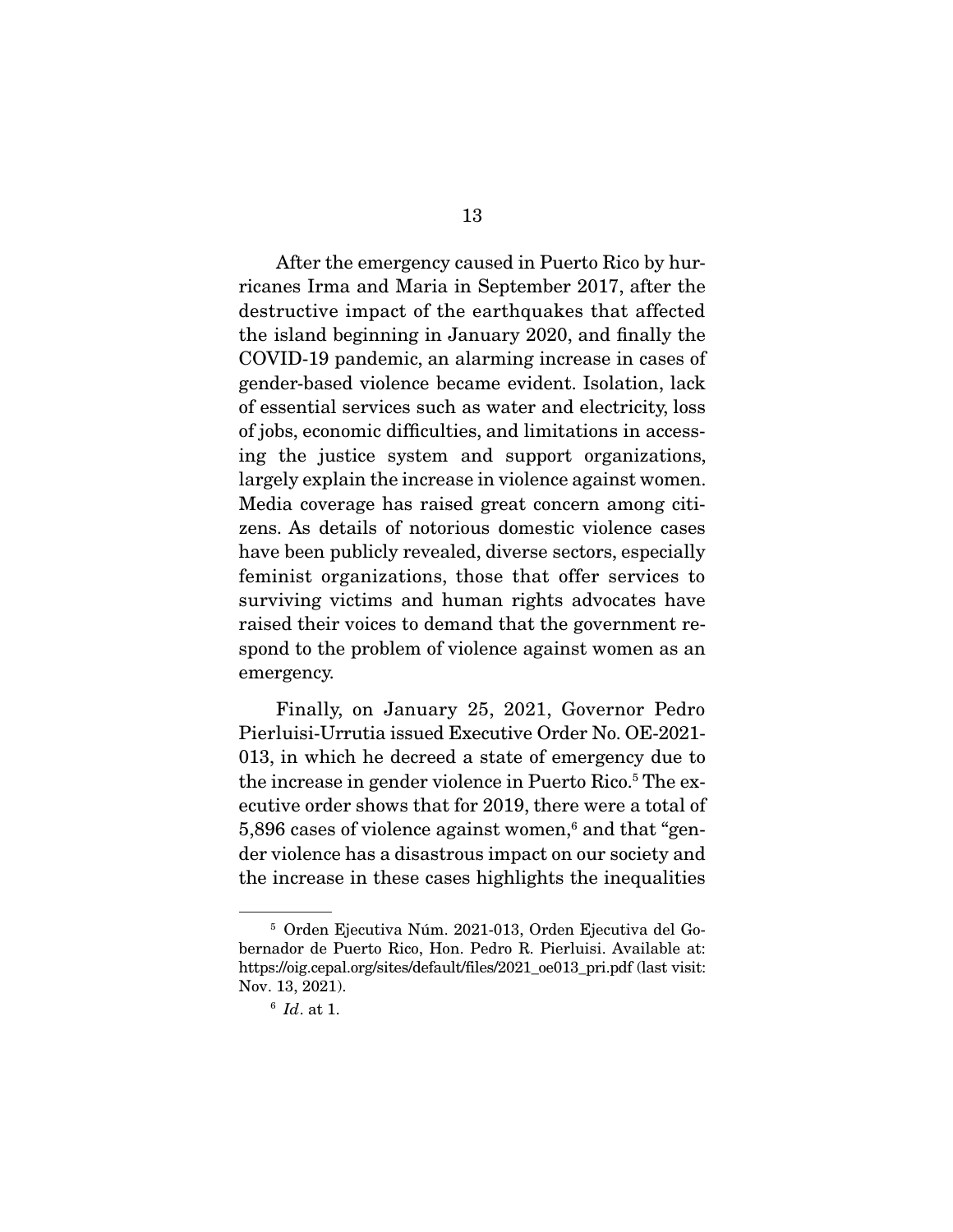that still affect our population."7 Likewise, the Executive Order states that a part of the measures adopted is "the effective prosecution of gender violence cases, especially those that are against women."8

 Against the backdrop of the public policy embodied in Law 54, when the Legislative Assembly passed the new Judiciary Act of 2003, Article 5.005, 4 L.P.R.A. 25e, provided specialized courtrooms for cases of domestic abuse.

The Judicial Branch shall designate specialized courtrooms with public access controls in all judicial regions to hear cases of domestic abuse.

Domestic abuse cases shall be heard in a courtroom specifically designated therefor in each Judicial Region pursuant to Act No. 54 of August 15, 1989, as amended, known as the "Domestic Abuse Prevention and Intervention Act." This courtroom shall have public access controls to safeguard the identity of the victim, and the Judge presiding the specialized courtroom shall have discretion to determine which persons shall have access thereto.

 This is the provision that the Puerto Rico Supreme Court invoked to deny access to the recordings requested by Petitioner in this case. Unfortunately, the Court relied solely on the first paragraph. It interpreted "specialized courtrooms with public access

 $^7$  *Id.* at 1.

 $8$  *Id.* at 3.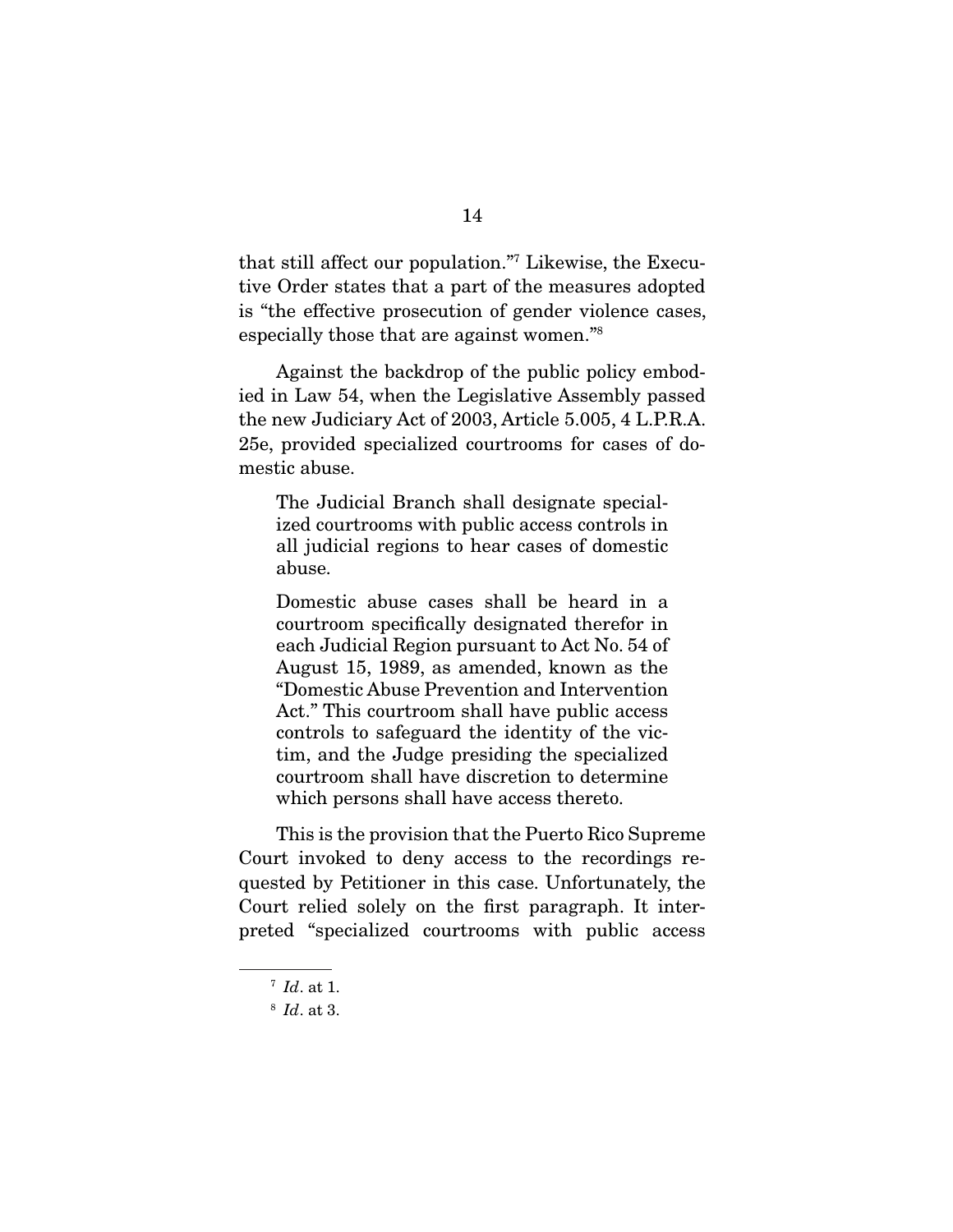controls" to mean that in all cases of domestic violence the public would be excluded. In other words, the court construed the provision as a compulsory categorical closure of all domestic violence cases, the most radical meaning. If it were correct that the provision does provide a categorical closure, then it would be inconsistent with the interpretations of this Honorable Court in the cases previously discussed. See Globe Newspaper Co. v. Superior Court, supra. In WXYZ v. Hand, 658 F.2d 420, 427 (6th Cir. 1987) the court rejected a statute that mandated a suppression order:

Deference to such legislative judgments is impossible when First Amendment rights are at stake. Landmark Communications v. Virginia, 435 U.S. 829 (1978). If the scope of the freedom of speech and of the press were subject to legislative definition, "the function of the First Amendment as a check on legislative power would be nullified." *Id.* at 844. If a statute like this one is ever to pass constitutional muster, it must require the state court to go behind the legislative determination. . . . [If the statute] mandates the issuance of a suppression order merely upon application, the statute is unconstitutional on its face.

 The Puerto Rico Supreme Court did not even mention the text of the following paragraph, which delegates to the discretion of the presiding judge "to determine which persons shall have access" to the courtroom, "to safeguard the identity of the victim". The statute, as written, complies with the standard of individualized analysis of the case at hand, to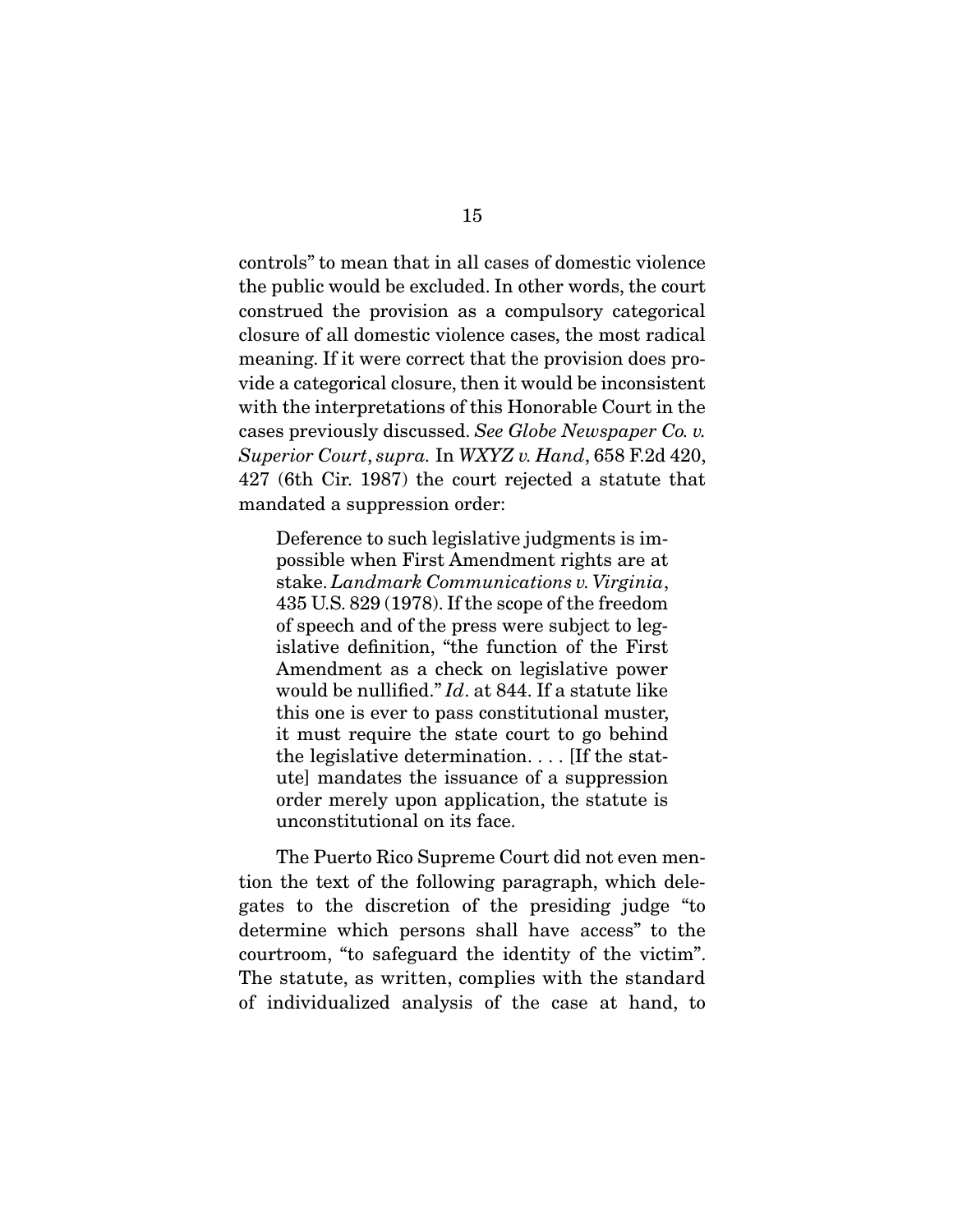determine if there are circumstances which counsel against a totally open courtroom. In specific cases that warrant it, the court can justify narrowly drawn limits to the right of access by the public and the press. But the decision of the Supreme Court ignored this provision and imposed a categorical denial of access in all cases.

 The decision presents an additional problem. Petitioner did not request to be present in a hearing, but to have access to recordings of hearings which had already occurred. It was no longer necessary to safeguard the identity of the victim, which was already in the public domain, nor was it even possible to protect her because, sadly, she had been murdered as a result of the denial of a protective order. But the misinterpretation of the law as a categorical closure of hearings was extended by the Supreme Court to a total sealing of the judicial record.

 The decision contains no analysis of specific circumstances which could make it necessary to deny access to the recordings, as required by the jurisprudence of this Court. Denials of access must be narrowly tailored in specific situations to secure compelling state interests. Globe Newspaper Co. v. Superior Court, supra; Richmond Newspapers, Inc. v. Virginia, supra; Waller v. Georgia, supra; Pressley v. Georgia, supra. The Court relies on the fundamental right to privacy guaranteed by the Puerto Rico Constitution, which has been vigorously protected by the Court on many occasions. But the Court purports to justify the denial of access to protect the right to privacy of future victims,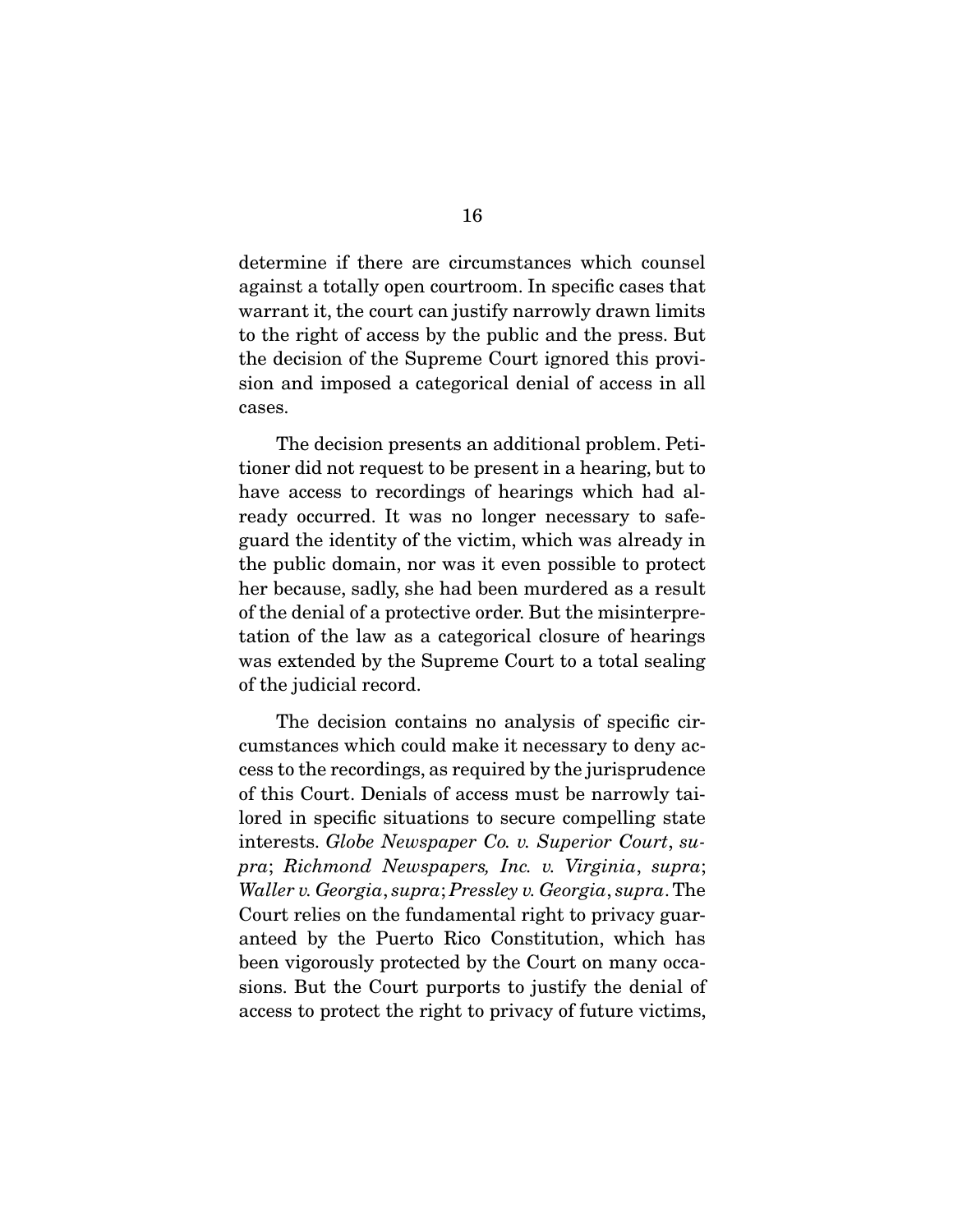and not the victim in this specific case who was already deceased. The denial of access to the recording was, therefore, not narrowly tailored to secure a compelling state interest, especially in view of the public policy embodied in Law 54, which removed the problem of domestic violence from the confidential intimacy of the household, where it remained hidden, in order to promote its fullest discussion out in the open.

 The Puerto Rico Supreme Court briefly mentioned the vigorous protection afforded by its cases to the fundamental right of access to government information, citing two of its recent cases. The Court recognized that the right of the people and the press to access information of a public nature is jurisprudentially guaranteed. Engineering Services International, Inc. v. Autoridad de Energía Eléctrica, 205 D.P.R. 536 (2020). Then it correctly identified that access may be denied when: " $(1)$  a law declares it so;  $(2)$  the communication is protected by some of the evidentiary privileges . . . ; (3) revealing the information may harm the fundamental rights of third parties; (4) it is the identity of a confidential informant and (5) it is 'official information' [under] Rule 514 of Evidence." Bhatia Gautier v. Gobernador, 199 D.P.R. 59 (2017). The Court seems to rely on the first criterion, that a law declares the confidentiality, specifically Article 5.005 of the Judiciary Act which, according to the Court, mandates closure of all hearings and sealing of all judicial records in domestic violence cases. The Court did not consider, however, prior cases which have decided that when that first criterion is used, the statute which declares the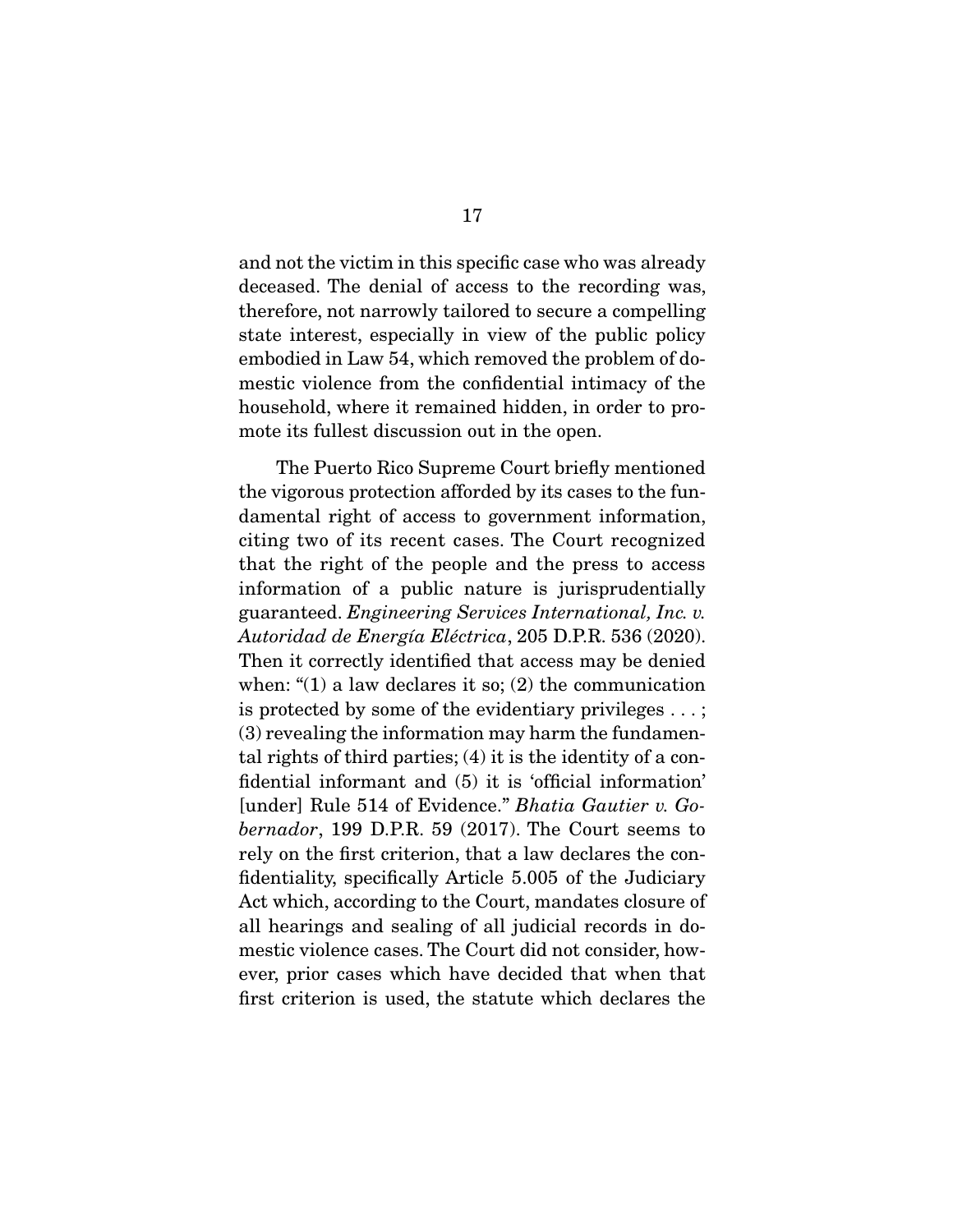confidentiality of the information must be subjected to strict scrutiny. In Ortiz Rivera v. Bauermeister, 152 D.P.R. 161, 177-178 (2000), the Court required that the restriction not be greater that necessary to achieve a compelling governmental interest. That is exactly the same standard of review set by this Honorable Court to evaluate denial of access to hearings and judicial documents by the press and the public. The Puerto Rico Supreme Court has, therefore, not only ignored its own precedents, but also the United States Constitution, as interpreted by this Supreme Court.

**III. The use of intrajurisdictional certification in combination with summary disposition dispensing with all ordinary appellate procedures denied Petitioner of its right of access to courts under the due process clauses of United States Constitution.** 

In addition to its substantive infirmity, the decision of the Puerto Rico Supreme Court is the product of a procedural anomaly resulting from the combined use of "certification" under Puerto Rico law, and summary disposition of the merits of the case under Rule 50 of the Supreme Court Rules.

 The intrajurisdictional certification procedure relevant here is regulated by Article  $3.002(f)$  of the Puerto Rico Judiciary Act of 2003, 4 L.P.R.A. 24s(f ):

The Supreme Court or each of its [panels] shall hear on the following matters: [ . . . ]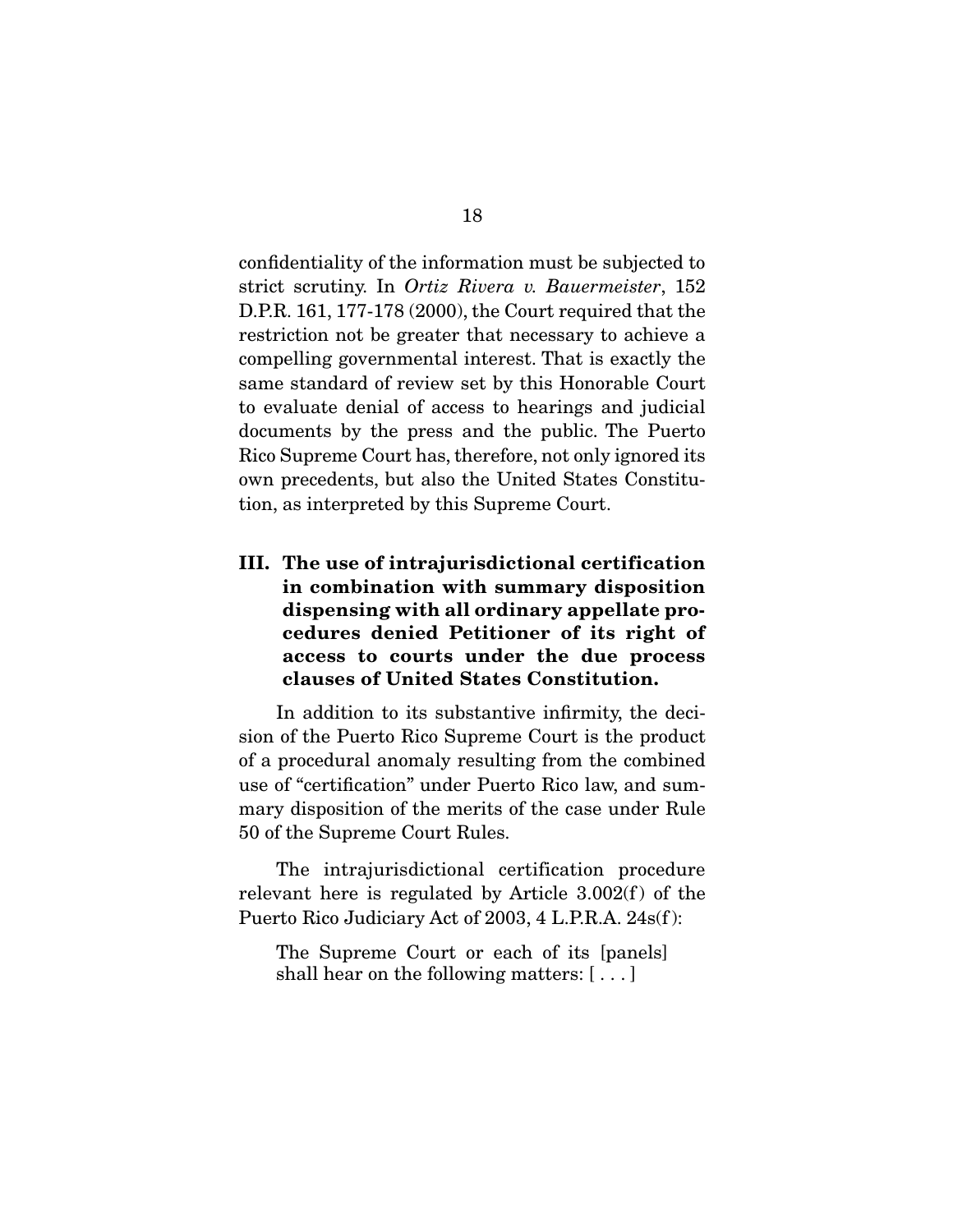$(f)$  Through a certification, to be issued discretionally, motu proprio or upon petition by a party, it may bring forth immediately, consider and resolve, any matter pending in the Court of First Instance, . . . when novel questions of law or of great public interest are raised that include any substantial constitutional issue under the Constitution of the Commonwealth of Puerto Rico or the Constitution of the United States.

 A very similar text is reproduced in Rule 52.2(d) of the Puerto Rico Rules of Civil Procedure of 2009. 32 L.P.R.A. app. V.

 This procedure has been employed rather frequently in the last couple of decades by the Puerto Rico Supreme Court, especially in the context of political and electoral cases regarding the legitimacy of democratic processes, or those in which the Court considered that a prompt resolution serves the public interest. Suárez v. CEE I, 163 D.P.R. 347 (2004); Presidente de la Cámara v. Gobernador, 167 D.P.R. 149 (2006); McClintock v. Rivera Schatz, 171 D.P.R. 584 (2007); U.P.R. v. Laborde Torres, 180 D.P.R. 253 (2010);  $PIP$  v. ELA, 186 D.P.R. 1 (2012); Torres Montalvo v. ELA, 194 D.P.R. 760 (2016); Senado de PR v. Gobierno de PR, 203 D.P.R. 62 (2019); Pierluisi-Urrutia v. Comisión Estatal de Elecciones, 204 D.P.R. 841 (2020).

 The Court itself has cautioned that certification should be exceptionally employed because it is preferable that cases go through the ordinary process for controversies to mature in due course, without the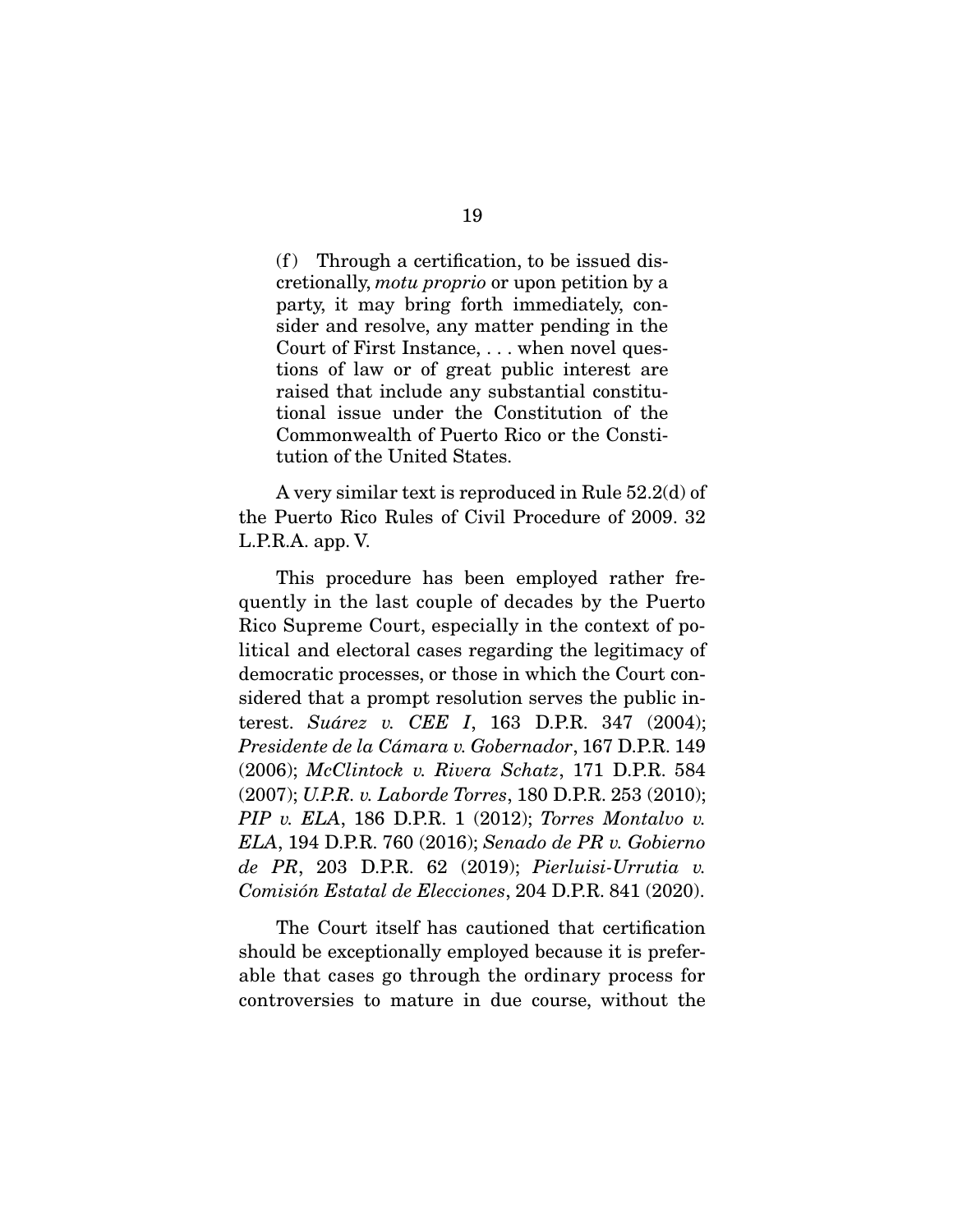untimely intervention of the court of last resort. Rivera Soto v. Junta de Calidad Ambiental, 164 D.P.R. 1 (2005). Although the law only requires that the case be pending in the Court of First Instance, the Supreme Court should cautiously evaluate on a case-by-case basis whether issuing the intrajurisdictional certification is of such public interest, presents novel issues and the application of the exceptional procedure advances the administration of justice. Guardiola Rodríguez v. Cooperativa de Seguros Múltiples, 201 D.P.R. 136 (2018).

 These criteria were not met in this case, which did not present political or electoral issues. It did present an issue of public interest, but there was no urgency since the Court of First Instance had promptly scheduled a hearing to be held only four days after filing of the petition. In that hearing the court could have considered arguments for and against granting the petition, and whether there were circumstances in the specific case which made it necessary to limit the right of access to the information requested, to secure a compelling government interest. Unfortunately, that hearing was never held, and the required analysis was never made, because the Supreme Court untimely intervened by issuing sua sponte the writ of certification.

 In marked contrast, certification in the federal courts is regulated in 28 U.S.C. § 1254(2):

Cases in the courts of appeals may be reviewed by the Supreme Court . . .

(2) By certification at any time by a court of appeals of any question of law in any civil or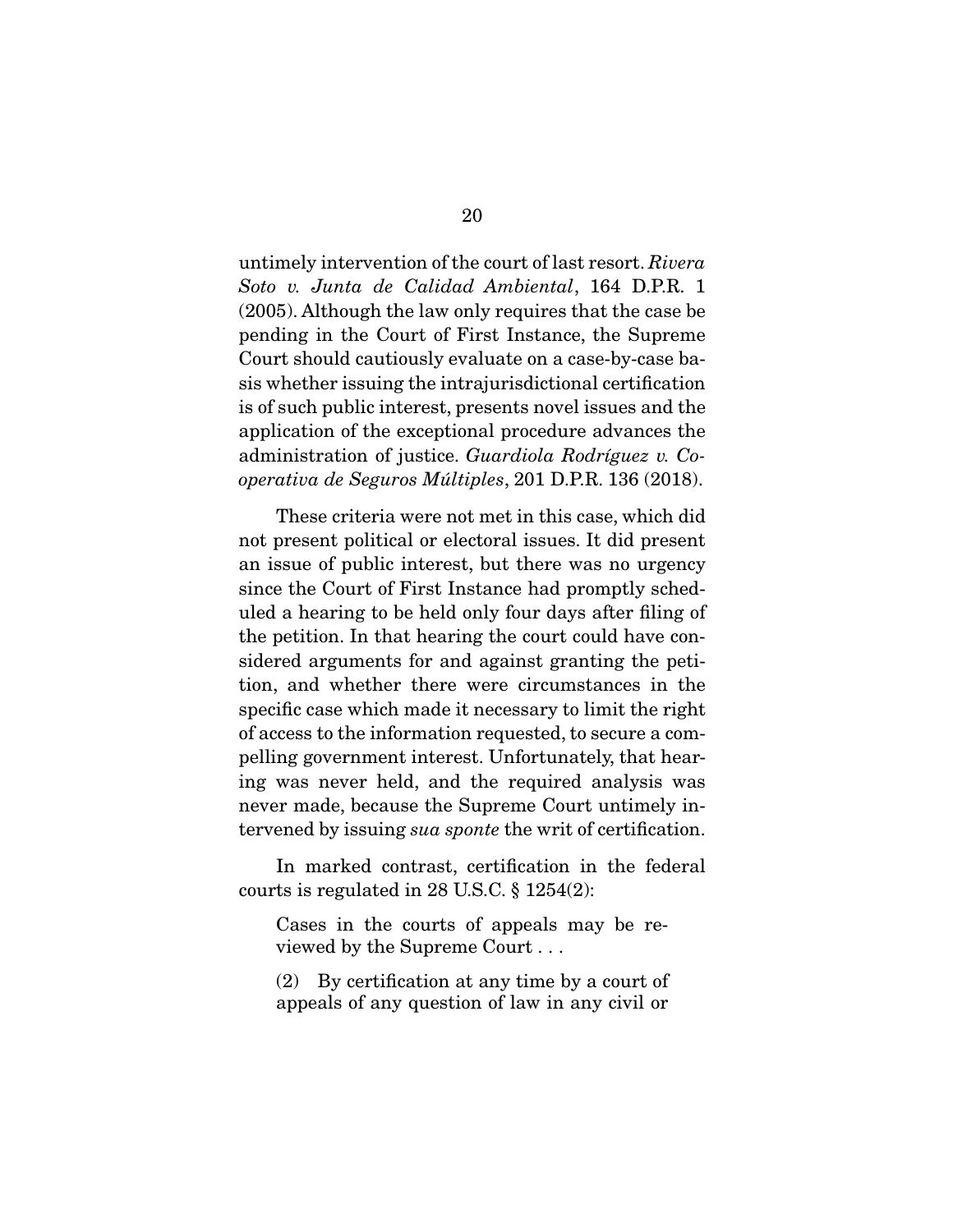criminal case as to which instructions are desired, and upon such certification the Supreme Court may give binding instructions or require the entire record to be sent up for decision of the entire matter in controversy.

 The details of this appellate procedure are detailed in Rule 19 of the Rules of the Supreme Court. The fundamental difference lies in the appellate nature of federal certification vis à vis the nisi prius nature of certification under Puerto Rico law. Contrary to the sound notions embodied in 28 U.S.C. § 1254(2) and this Court's Rule 19, the Puerto Rico Supreme Court decided to exercise intrajurisdictional certification jurisdiction on its own, without any petition by the parties or the lower court. In doing so, instead of revising a lower court decision or providing desired guidance, the Supreme Court plainly turned itself into a court of first – and exclusive – instance whose decision, saved for this Honorable Court's discretionary intervention, conclusively decided the matter. Simply put, the entire vertical structure of the judicial process was openly cast aside through the unsuitable use of certification. This was condemned by this Court over a hundred years ago. Baltimore & O.R. v. Interstate Commerce, 215 U.S. 216 (1909). As a result, exercise of this type of appellate jurisdiction is very rare. This is, in and of itself, constitutionally troublesome. When one considers Puerto Rico Courts' previous behavior in related controversies, one can only wonder about the real motives behind such an imprudent course of action in this case. See Rivera-Puig v. Garcia-Rosario, 983 F.2d 311, 315-316 (1st Cir. 1992) (probing the Supreme Court's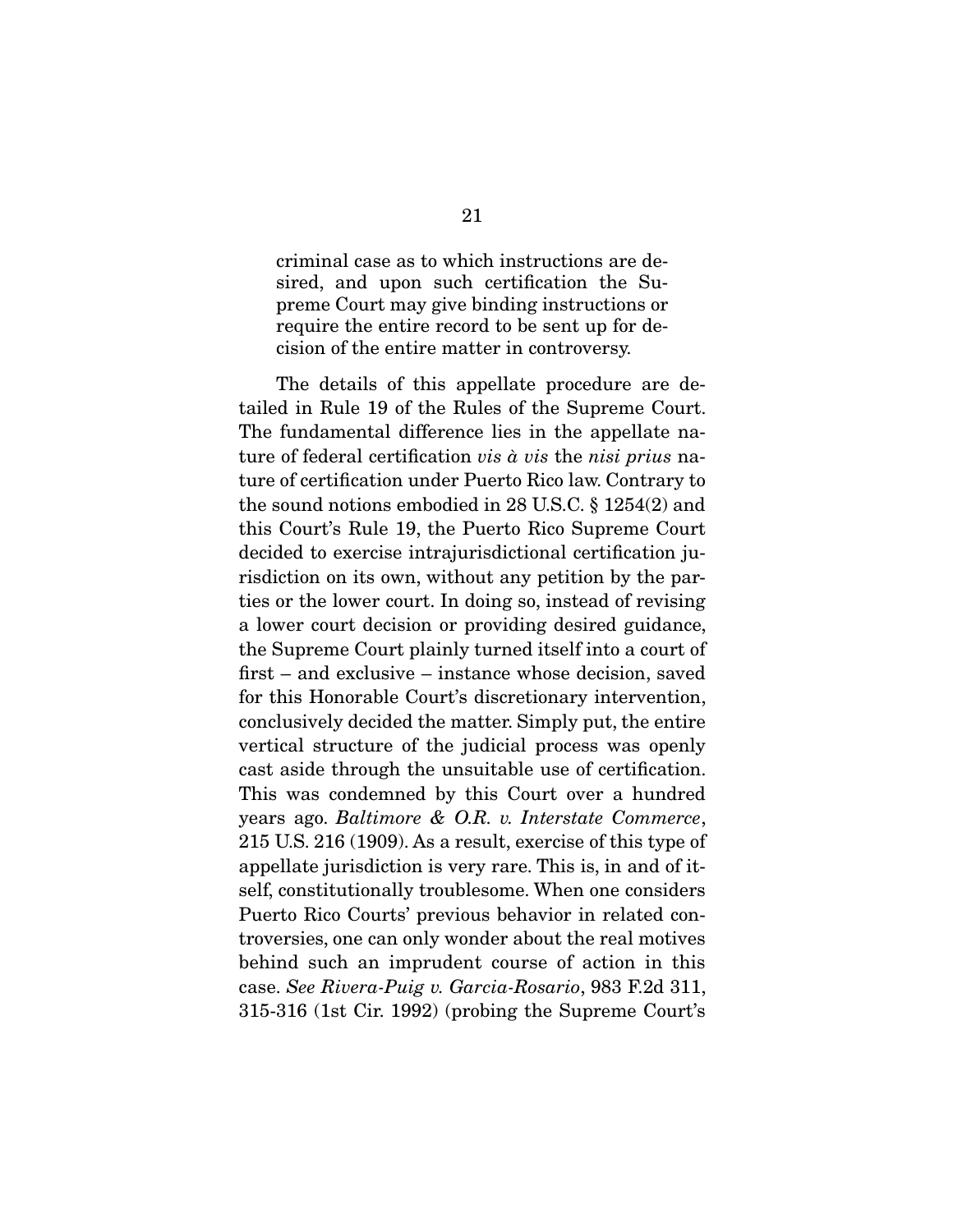handling of disputes over judicial closure in three distinct occasions and remanding the case to the district court with instructions to take any action necessary to achieve compliance with the openness mandate prescribed by this Court in *Press-Enterprise II.*)

 The problem is compounded by the simultaneous use of certification and Rule 50 of the Supreme Court Rules.

Rule 50. Additional power of regulation of the court

In situations not provided for by these regulations, the court will direct the process in the way that in its opinion serves the best interests of all parties.

The power of the court to dispense with specific terms, writings, or procedures in order to achieve the fairest and most efficient dispatch of the case or matter in question is reserved.

 The Puerto Rico Supreme Court certified sua sponte the case initiated three days before in the Court of First Instance, before the hearing scheduled to be held the next day. It decided the merits of the petition for access to the recordings by invoking Rule 50, thus "dispens[ing] with specific terms, writings, or procedures", avowedly to serve the best interests of all parties and to achieve the fairest and most efficient dispatch of the case.

 No one may genuinely doubt that "[t]he core of due process is the right to notice and a meaningful opportunity to be heard." LaChance v. Erickson, 522 U.S.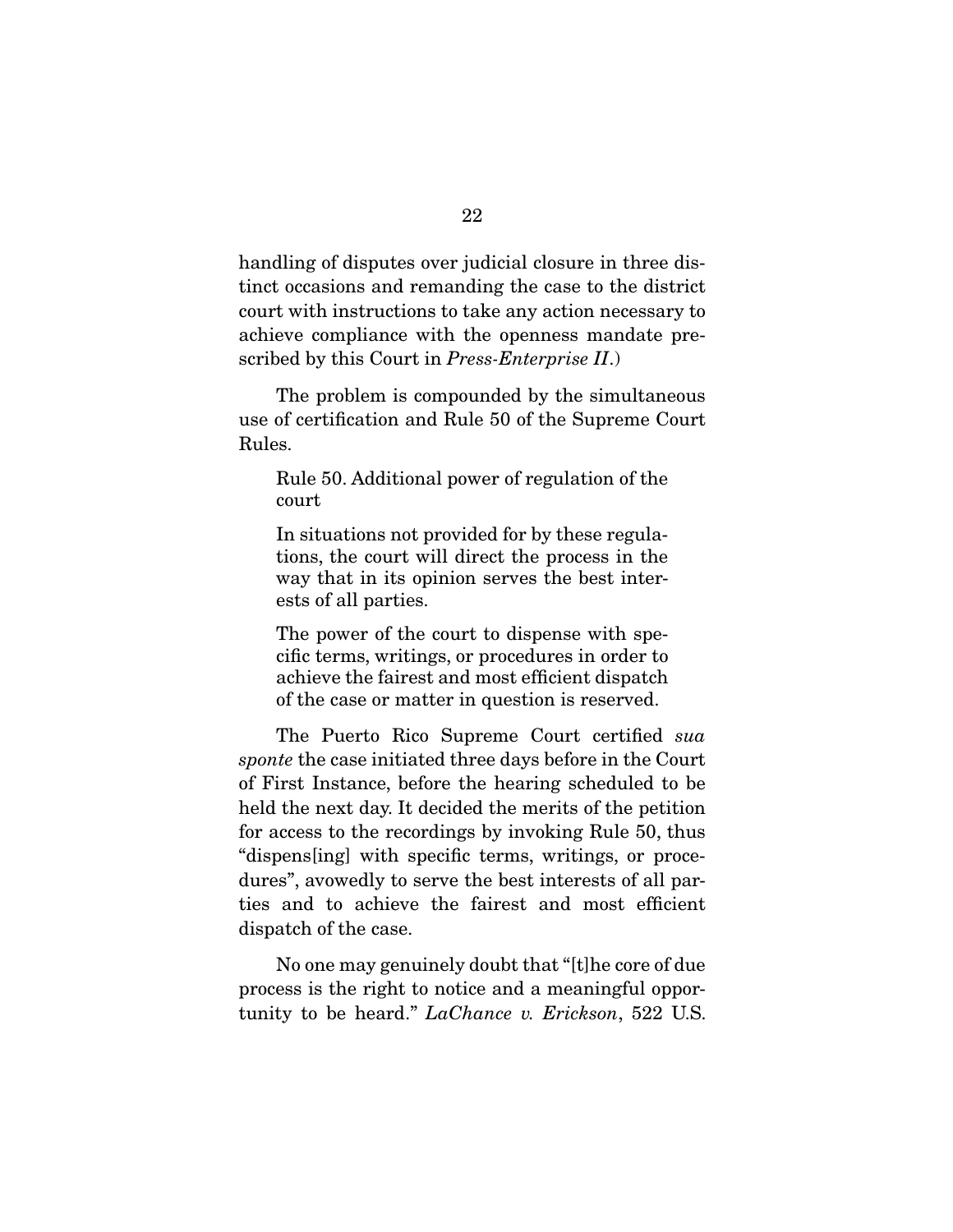262, 266 (1998). In other words, for over a century now, this Court has recognized that "[t]he opportunity to be heard is an essential requisite of due process of law in judicial proceedings." Postal Telegraph Cable v. City of Newport, 247 U.S. 464, 476 (1918). Yet, the Puerto Rico Supreme Court's use of Rule 50 blatantly stripped Petitioner of its due process right. The Petitioner was never put on notice that the Court was going to short-circuit the procedure, and the decision was rendered without any briefing on the merits, much less argument.

 This course of action under Rule 50 is in marked contrast to this Honorable Court's rules on summary disposition of cases. Rule 16 states that "[a]fter considering the documents distributed under Rule 15, the Court will enter an appropriate order. The order may be a summary disposition on the merits." Rule 15 requires that not only there be a petition before the Court, but that briefs in opposition have also been allowed and filed. It would seem unconscionable to decide a case without a petition and an opposition. Yet, that is exactly what the Puerto Rico Supreme Court did in this case.

--------------------------------- ♦ ---------------------------------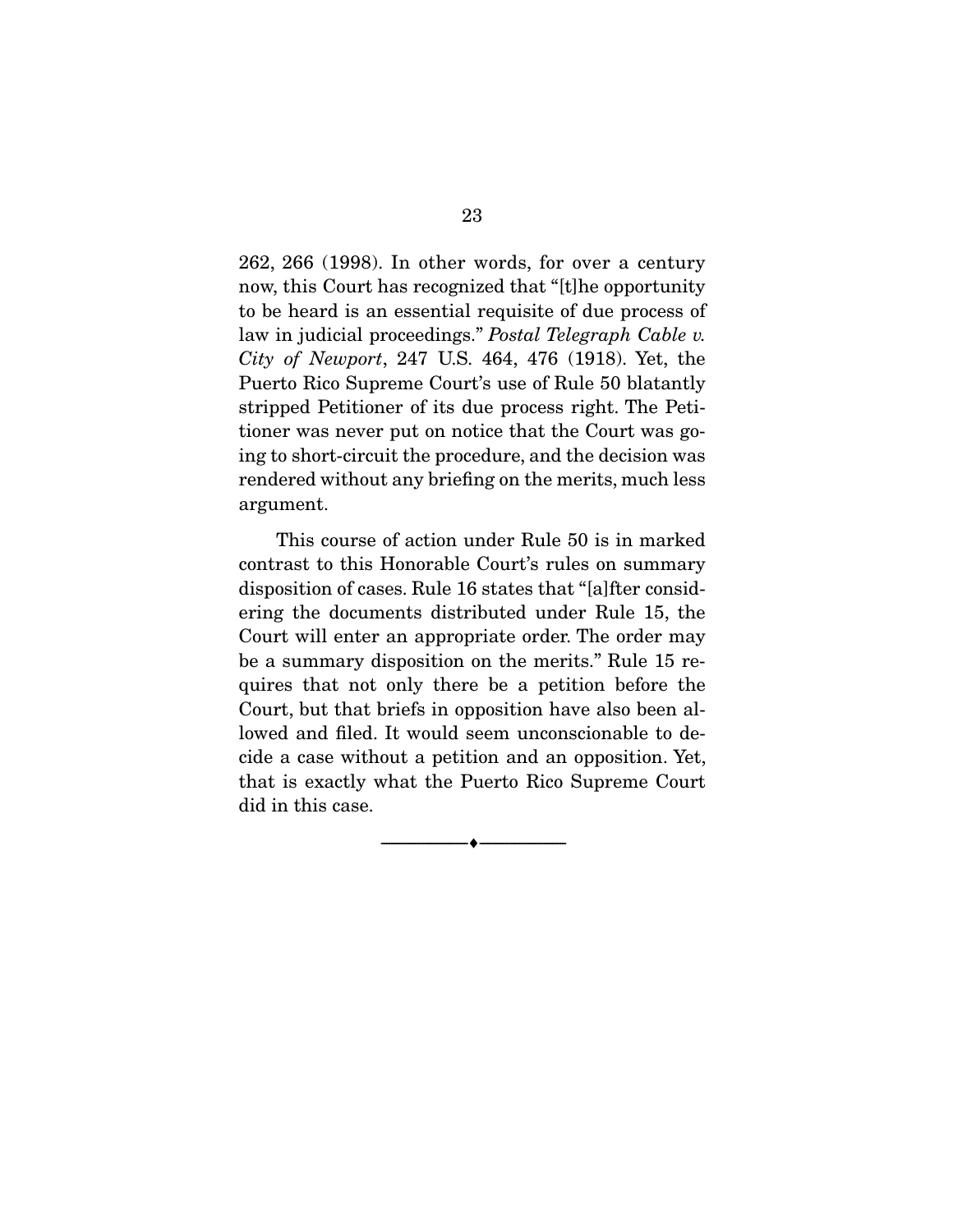#### **CONCLUSION**

The Court's *sua sponte* intrajurisdictional certification and the invocation of Rule 50 were both, individually and on their own, constitutionally untenable. Their combined use in this case contradicts basic principles and safeguards for the proper operation of our judicial system. This procedural infirmity resulted in the substantive deprivation of petitioner's fundamental right of access to judicial records without a strict analysis of the specific circumstances that made it necessary to deny such access to secure compelling governmental interests.

 Perhaps in another situation, the proper remedy would be to vacate the decision below and remand the case to the territorial judicial system to hold an evidentiary hearing and to hear arguments regarding the propriety of granting or denying access to the recordings. But considering the tragic death of both the victim and the confessed perpetrator, there are no longer any privacy interests or rights of the accused to be protected. The only live interests that remain in this case are the public policy interests regarding the epidemic of domestic and gender violence in Puerto Rico, and fundamental rights of the press and the public to judicial records, implicit in freedom of speech and of the press.

Amicus Colegio de Abogados y Abogadas de Puerto Rico appeals to the most basic sense of procedural justice of this Honorable Court to review and eventually